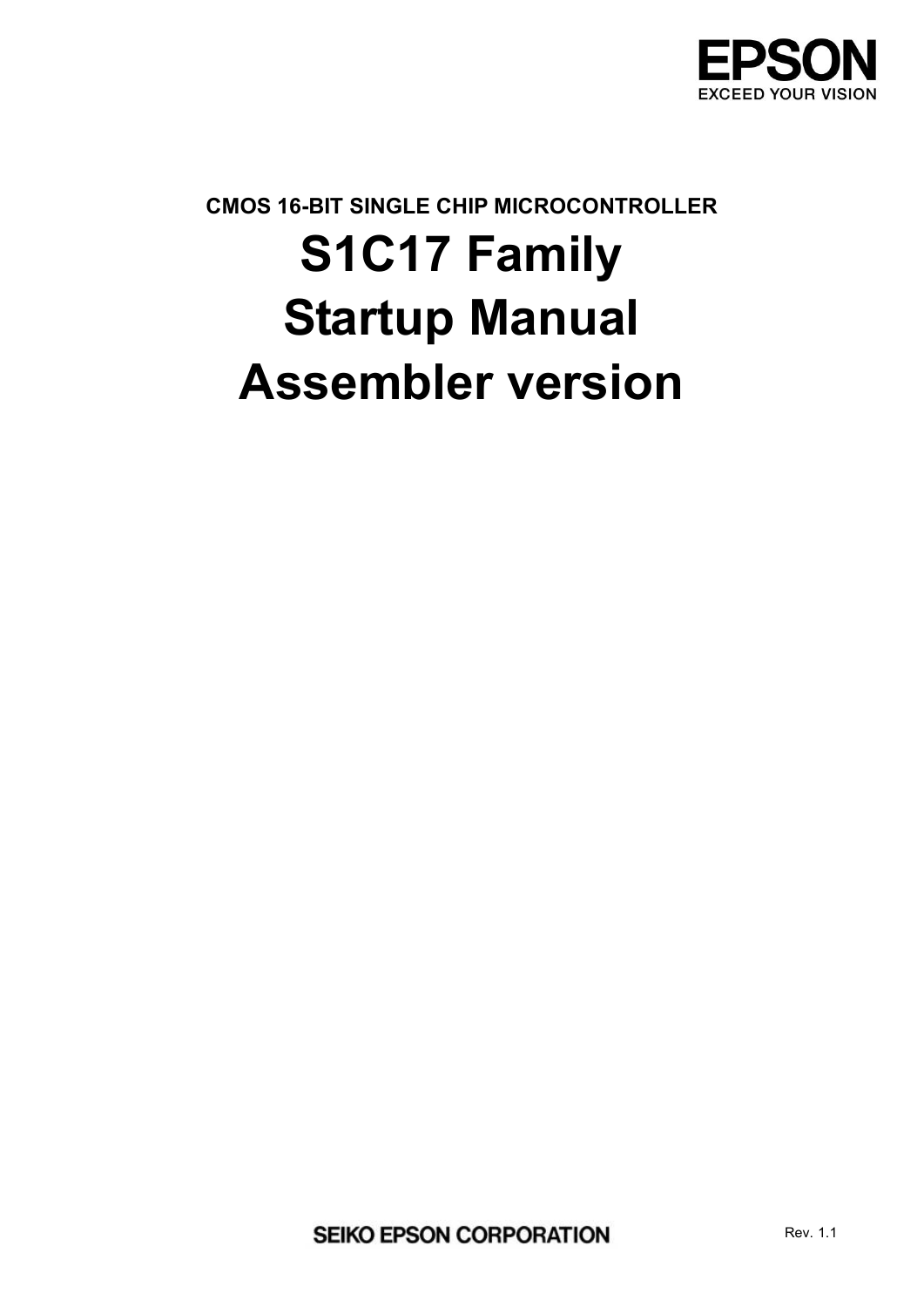### **NOTICE**

No part of this material may be reproduced or duplicated in any form or by any means without the written permission of Seiko Epson. Seiko Epson reserves the right to make changes to this material without notice. Seiko Epson does not assume any liability of any kind arising out of any inaccuracies contained in this material or due to its application or use in any product or circuit and, further, there is no representation that this material is applicable to products requiring high level reliability, such as, medical products. Moreover, no license to any intellectual property rights is granted by implication or otherwise, and there is no representation or warranty that anything made in accordance with this material will be free from any patent or copyright infringement of a third party. When exporting the products or technology described in this material, you should comply with the applicable export control laws and regulations and follow the procedures required by such laws and regulations. You are requested not to use, to resell, to export and/or to otherwise dispose of the products (and any technical information furnished, if any) for the development and/or manufacture of weapon of mass destruction or for other military purposes.

All brands or product names mentioned herein are trademarks and/or registered trademarks of their respective companies.

©SEIKO EPSON CORPORATION 2017, All rights reserved.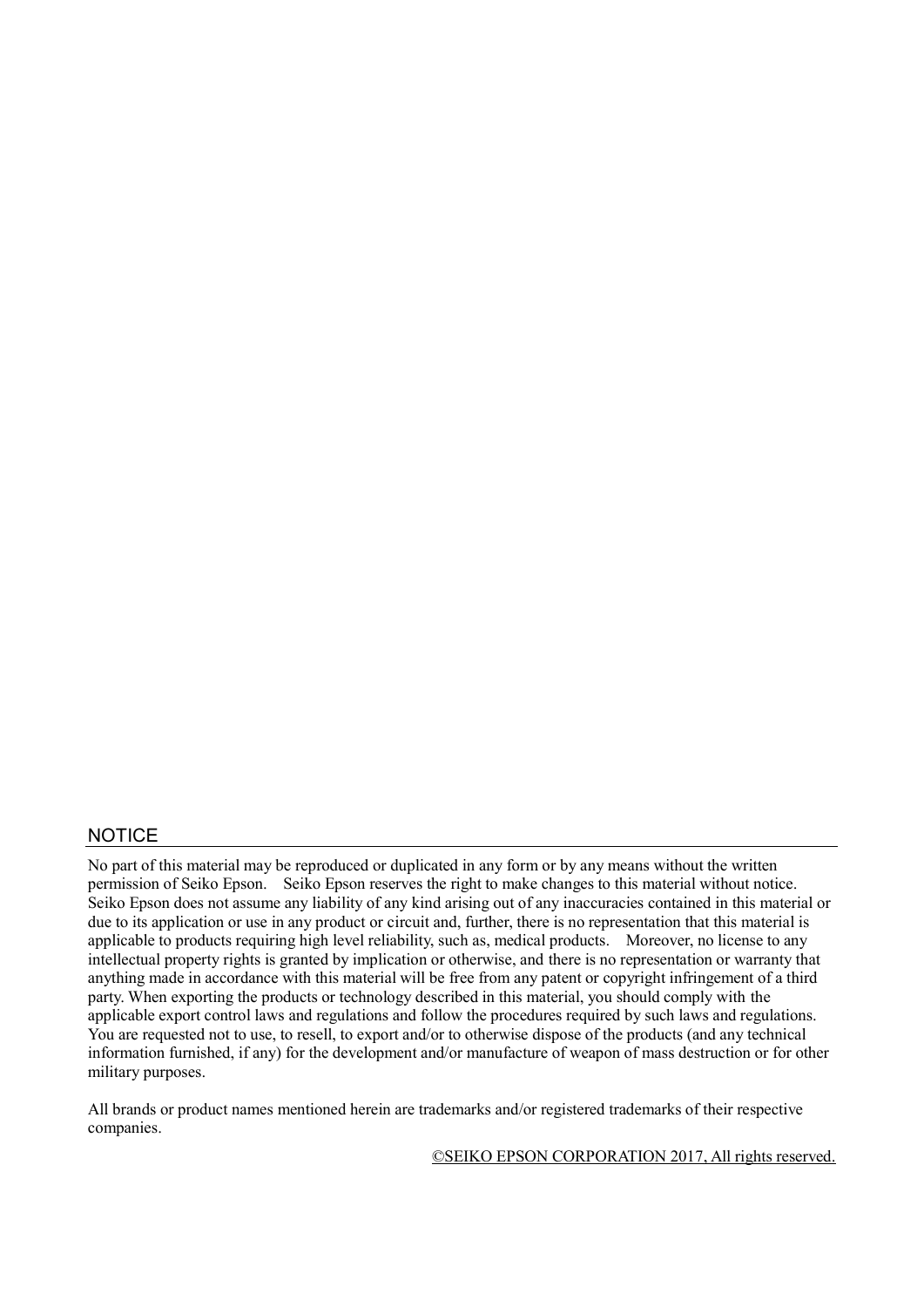## **Introduction**

The S1C17 Family, 16-bit RISC Processors have various peripheral circuits including abundant interfaces that are compatible with different kinds of sensors, and the LCD driver and controller that covers wide display area. The products suitable for mobile devices are provided in this Family with high-speed operation and low power consumption. The Family has a lineup of many products with built-in Flash ROM. Rich development environment and on-chip IC function provided to the products enable customers to minimize any development period.

This document has been released for an application developer who will use the S1C17 Family products, and it explains the basic embedded programming procedure of the S1C17 Family products.

The reader of this document should have the following basic software knowledge.

- The knowledge of C language and how to create assembler source programs.
- General knowledge of C language (ANSI C compatible)
- The knowledge of GNU
- The basic operations of the Windows 2000 or Windows XP OS

Note that sample programs given in this manual have been created by using the S1C17 Family C/C++ Compiler Package (S5U1C17001C) Version 1.2.1.

Manual Configuration:

This manual consists of the following two chapters.

Chapter 1 provides the basic knowledge to create an embedded software.

Chapter 2 explains the basic programming procedure of the S1C17 Family products by using sample programs.

Chapter 3 gives a sample program to explain the mixed method of C and assembler languages.

Chapter 4 describes precautions for assembler programing.

Related Manuals:

The following lists the related manuals that you should reference to

- S1C17 Core Manual
- S5U1C17001C Manual (S1C17 Family C Compiler Package)
- Technical Manual for each S1C17 Family Model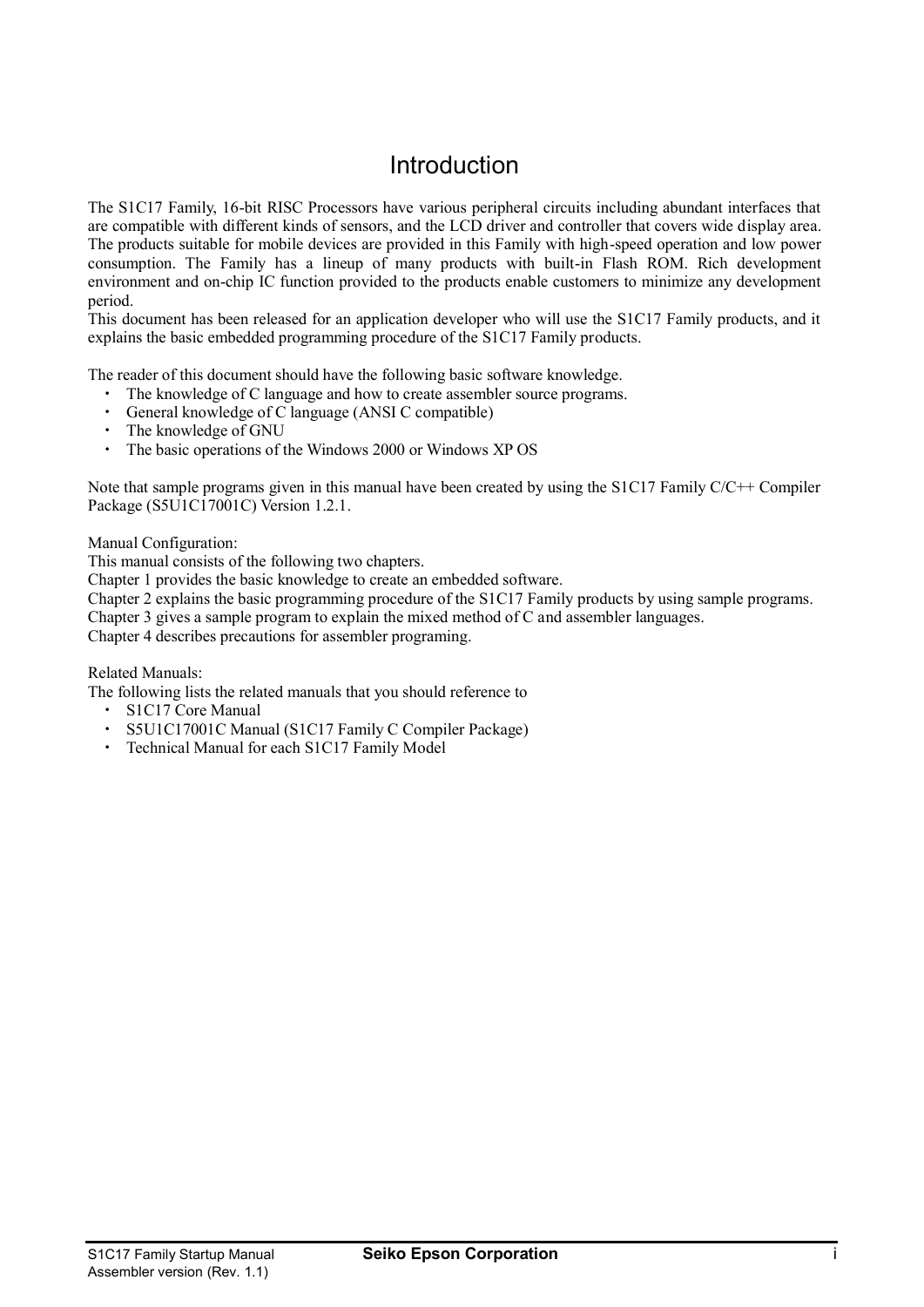## **Table of Contents**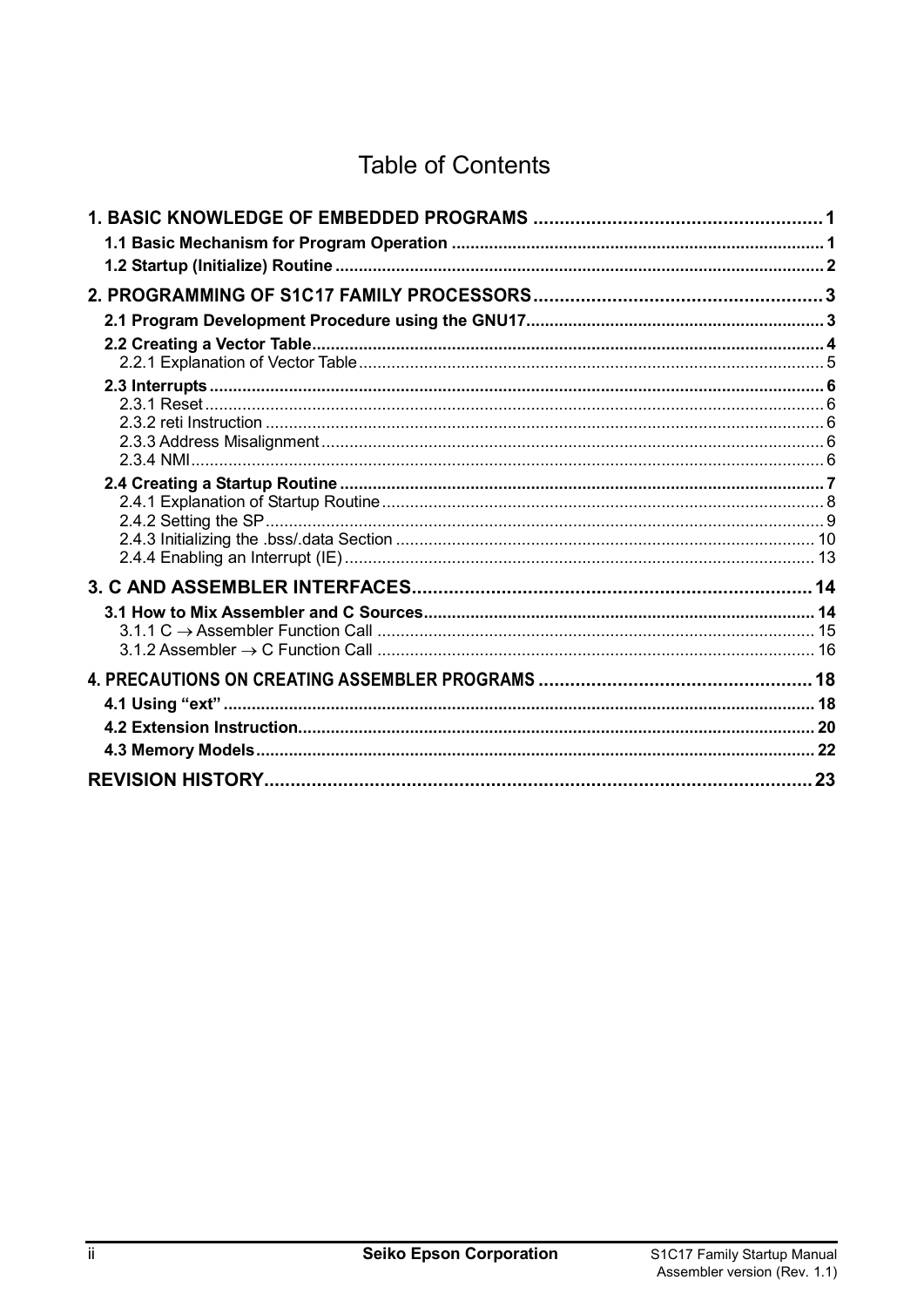## <span id="page-4-0"></span>**1. BASIC KNOWLEDGE OF EMBEDDED PROGRAMS**

This chapter is intended to be read by the user who develops an embedded software in the first time, and this chapter explains the basic concept that is very important for the user, including the basic mechanism to operate programs, system initialization by the startup routine and others.

## <span id="page-4-1"></span>**1.1 Basic Mechanism for Program Operation**

The operation when the S1C17 processor (called "the MCU" hereafter) starts, the basic operation mechanism is explained first.



Fig.1.1 Basic Mechanism during Startup of S1C17 Processor

- (1) When the MCU is turned ON, a Reset interrupt occurs and the MCU reads the start address of the vector table.
- (2) The MCU jumps to the content (address) which was read in Step (1) and calls the Startup (Initialize) routine.
- (3) The Startup routine first executes initialization that is required for stack setting and program execution.
- (4) When the initialization process is complete, the Startup routine calls the "main" routine.
- Note: Addresses of various interrupt process routines are written on the Vector Table. When an interrupt occurs, the appropriate routine address is read from the table and control jumps to the corresponding process routine.

An embedded application program must begin with the Startup routine, but not with the "main" routine. The user needs to understand the Startup routine to operate the program when developing an embedded software.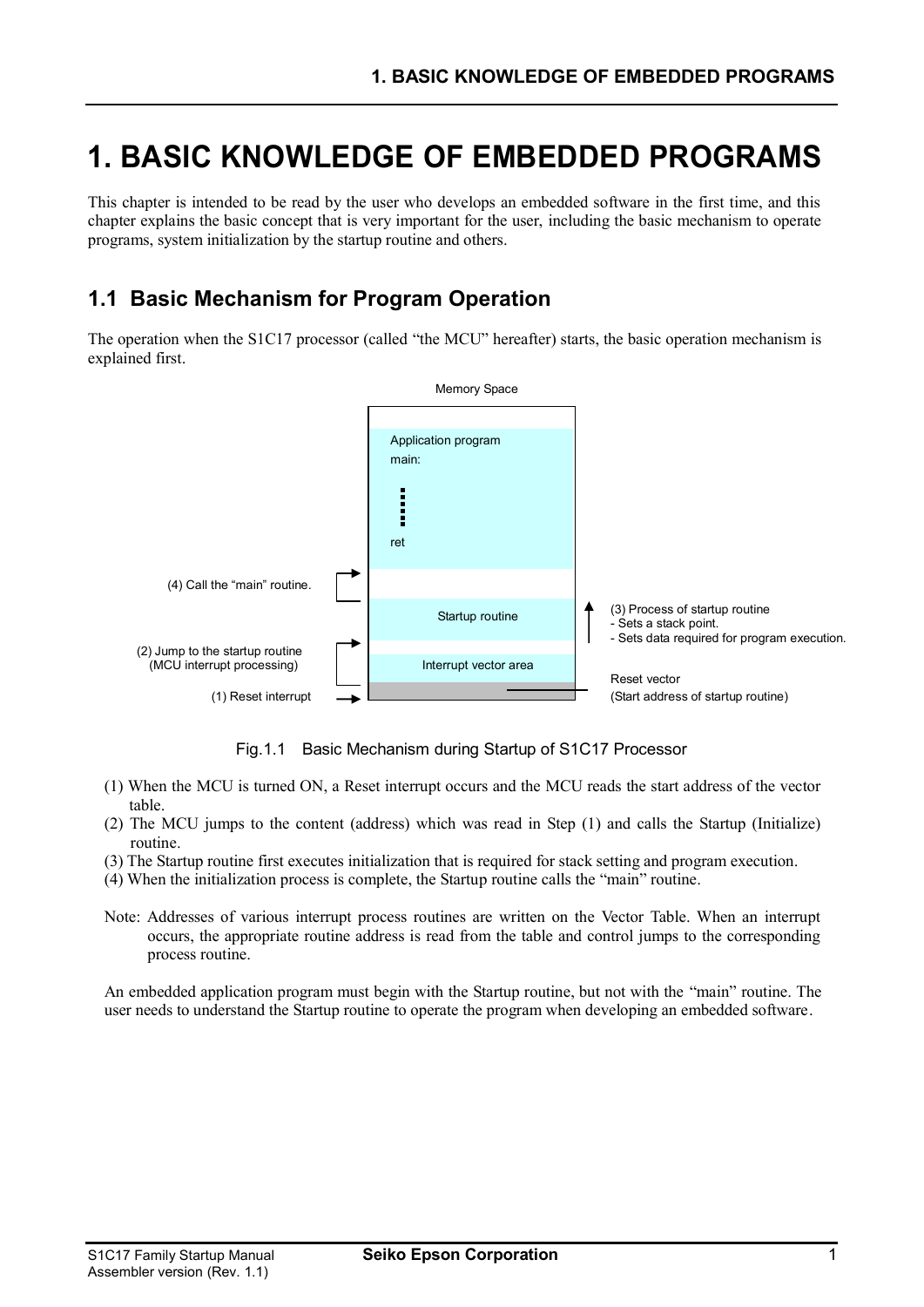## <span id="page-5-0"></span>**1.2 Startup (Initialize) Routine**

The embedded software uses the Startup routine to execute the required initialization before executing the main routine. Generally, the following processes are executed:

- Setup of stack pointer
- Data setup required for program execution
	- Clear the memory area that has no defaults. (Clearing of .bss section)
	- Transfer the default data from ROM area to RAM area. (Copy of .data section)
- Hardware initialization and interrupt setting



Fig.1.2 Startup Routine

The "stack" is a RAM area where the current processing data, return address and others are saved temporarily when a subroutine or a function is called. As the stack is also used by the interrupt, the stack area needs to be assigned by the startup routine.

When you execute the program, you need to initialize the global variables which have no defaults. Because their setting may be indefinite when reset, you need to initialize them (by clearing the .bss section). Also, if global variables have defaults, you need to copy their defaults from the ROM to RAM (by copying the .data section). In addition, you need to initialize not only the variables relating to the software execution but also the values required for MCU and other hardware operations. During interrupt setting, you also need to enable an external interrupt that can be masked.

For the embedded applications, the startup routine is first executed and then the "main" routine is called.

You should consider these basics and develop an embedded device program.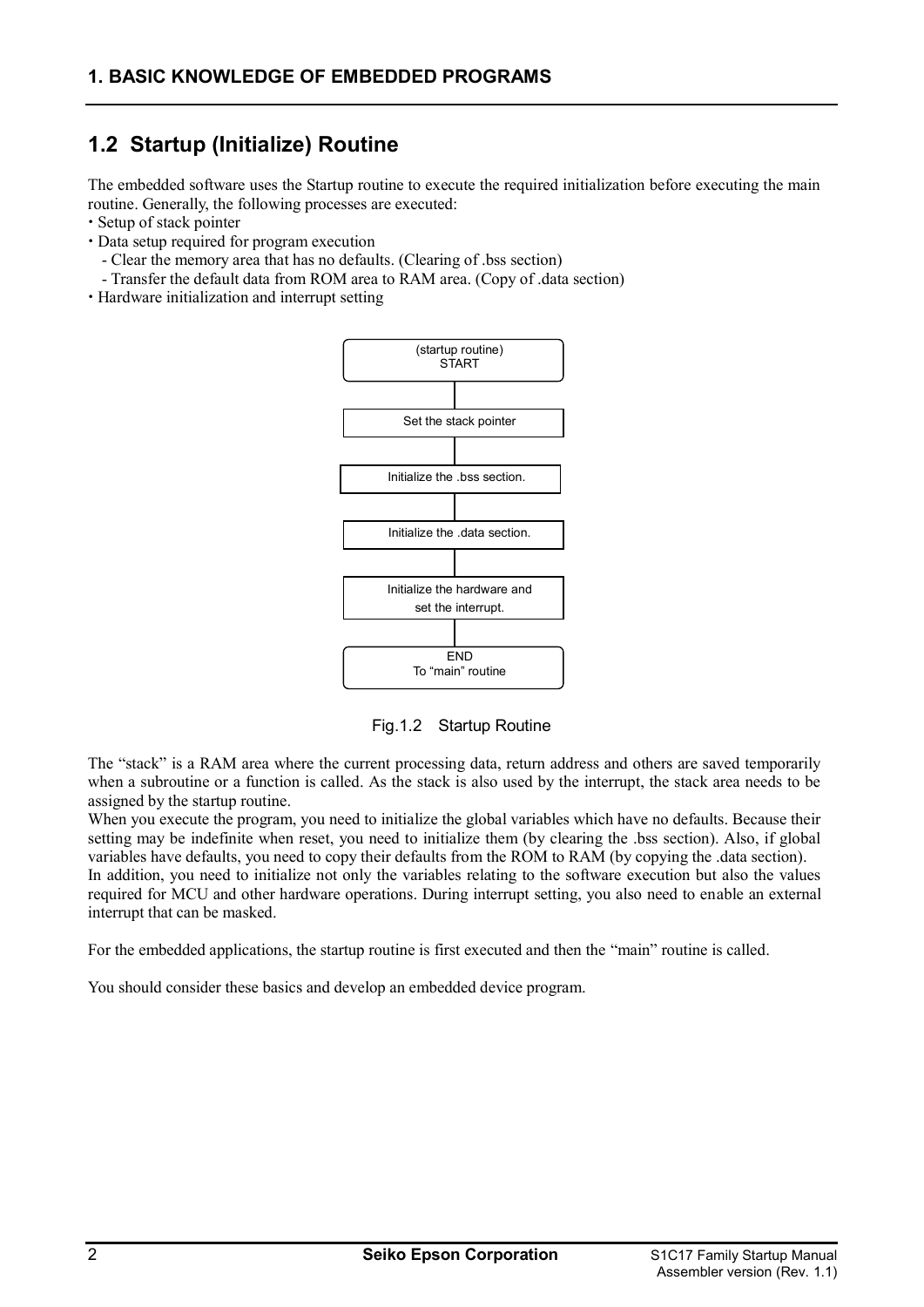## <span id="page-6-0"></span>**2. PROGRAMMING OF S1C17 FAMILY PROCESSORS**

This chapter explains how to create a program that is common to the S1C17 Family processors.

As explained in Chapter 1, the startup routine needs to be executed for an embedded application as the preprocessing of "main" routine execution. The following gives a sample program and explains the standard process flow until you call the startup routine and the "main" routine.

## <span id="page-6-1"></span>**2.1 Program Development Procedure using the GNU17**

GNU17 is the integrated program development environment that contains a series of software tools and utilities for compiling of C source programs and for assembling and debugging of assembler source programs. To install the GNU17, access to the "EPSON Microcontroller User Site" and to the "S1C17 Family" and download the "S1C17 Software Integrated Development Environment GNU17. "

The following shows the standard program development flow using the GNU17.

- (1) Developing a project
	- Develop a new project using the GNU17.
- (2) Creating a source program
- Create a source file using the GNU17 editor or a general-purpose editor, and add this file to the project. (3) Building the program

Using GNU17, set up the startup options and linker scripts from C compiler to the linker. When you execute the build from GNU17, an elf-format object file that can be debugged and a ROM data file (psa file) which is the object file converted into S-record format.

(4) Debugging

Check the program operation and debug it using the elf-format object file (created by the linker) and the S-record format ROM data file. You can set and start debugging from the GNU17.

For the detailed information, refer to the "Software Development Procedure" of the "S5U1C17001C MANUAL." You can find out the "S5U1C17001C MANUAL" under the "EPSON¥GNU17¥doc" directory when you have installed the GNU17.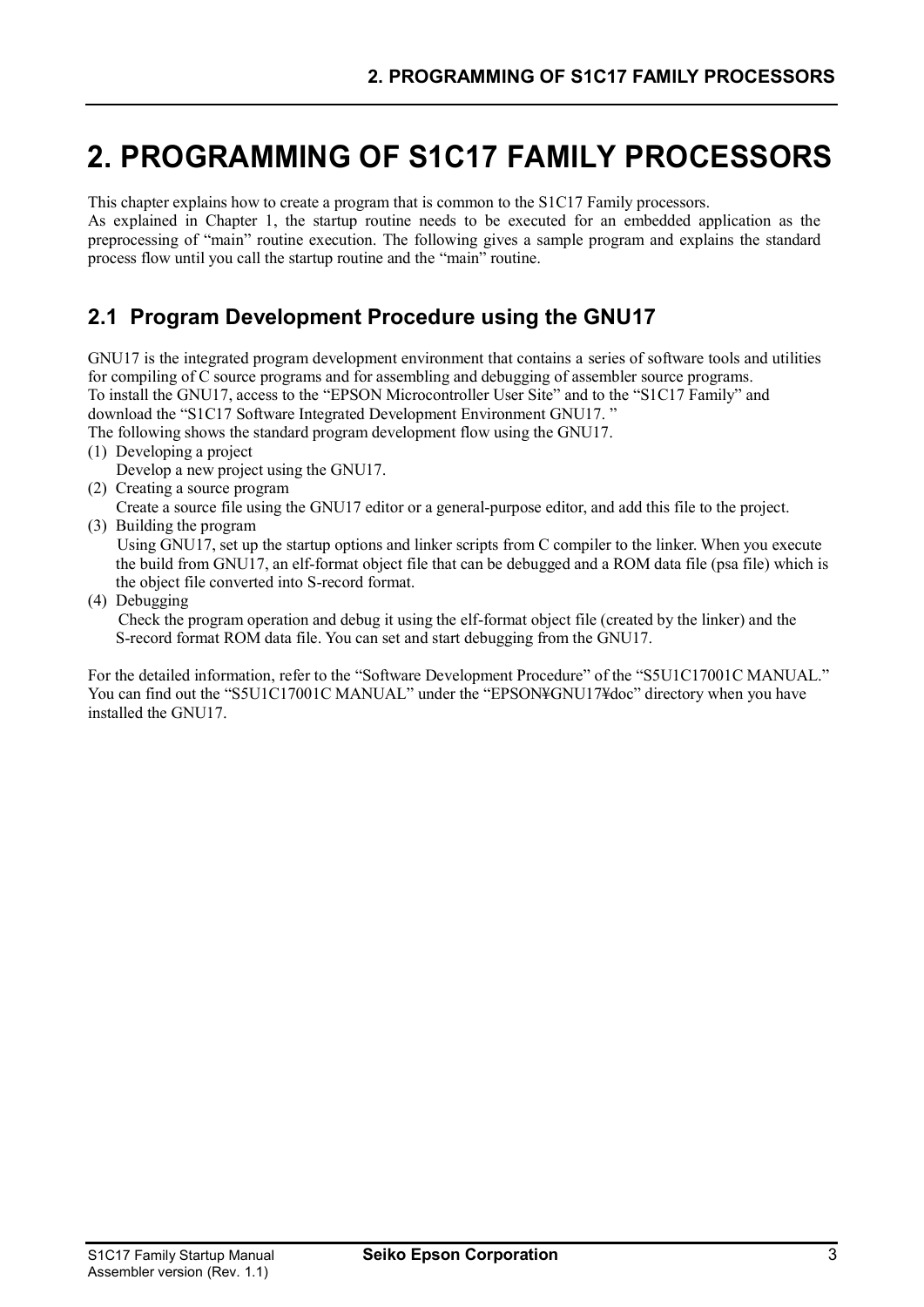## <span id="page-7-0"></span>**2.2 Creating a Vector Table**

The vector table and the startup routine are minimum required to execute an S1C17 program. This section explains the vector table. The startup routine is explained in Section 2.4 of this manual.

| ;--------BOOT.s---------                          |           |       |                        |
|---------------------------------------------------|-----------|-------|------------------------|
| .section .rodata                                  |           |       | Declare rodata section |
|                                                   |           |       |                        |
| .global BOOT                                      |           |       |                        |
| .global DUMMY                                     |           |       | Declare Global         |
| .global NMI                                       |           |       |                        |
|                                                   |           |       |                        |
| $:---$ vector table ---                           |           |       |                        |
|                                                   | $\,$ ; NO | BASE+ |                        |
| $1$ ong BOOT $\qquad \qquad ; \qquad 0$           |           | 00    |                        |
| . Long DUMMY $\qquad \qquad ; 1 \qquad \qquad 04$ |           |       |                        |
| . $long$ NMI $; 2$                                |           | 08    |                        |
| .long DUMMY ; 3 0C                                |           |       |                        |
| .long DUMMY ; 4                                   |           | 10    |                        |
| $\bullet$                                         |           |       | (1)                    |
|                                                   |           |       |                        |
|                                                   |           |       |                        |
| .long DUMMY ; 29                                  |           | 74    |                        |
| .long DUMMY ; 30                                  |           | 78    |                        |
| .long DUMMY ; 31                                  |           | 7C    |                        |
|                                                   |           |       |                        |
|                                                   |           |       |                        |
| ;--- Non Maskable Interrupt function ---          |           |       |                        |
| NMI:                                              |           |       |                        |
| $ipr - 1$                                         |           |       |                        |
|                                                   |           |       |                        |
|                                                   |           |       |                        |
| ;--- Dummy Interrupt function ---                 |           |       |                        |
| <b>DUMMY:</b>                                     |           |       |                        |
| $jpr -1$                                          |           |       |                        |

List 2.1 An Example Vector Table

The vector table is created using assembler by placing constant (1) after declaring rodata section.

For details, refer to the section and link descriptions in the S5U1C17001C Manual, the description of constant pseudo-instruction (.rodata, data) in the S5U1C17001C Manual, and the vector table description in the S1C17701 Technical Manual.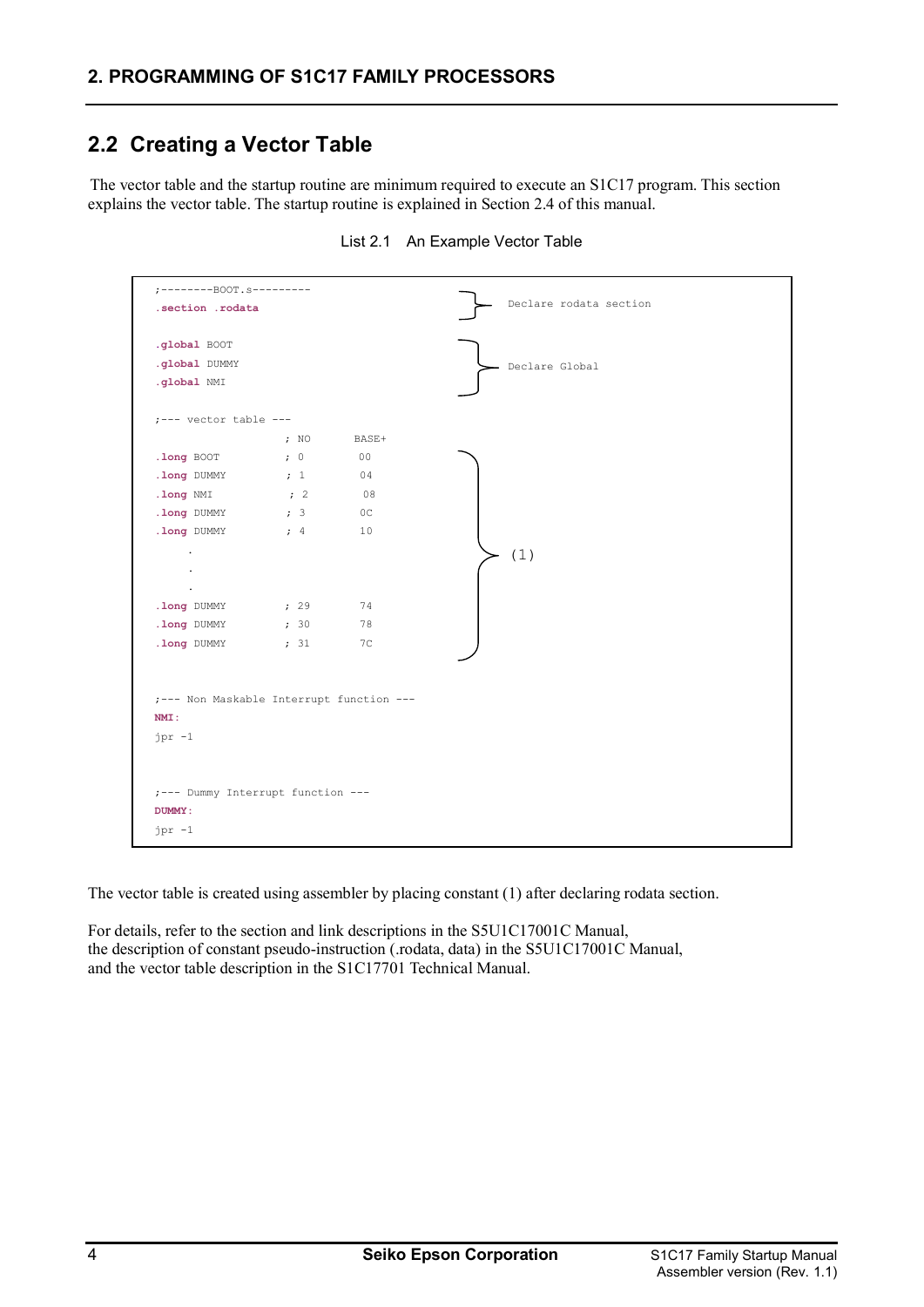## <span id="page-8-0"></span>2.2.1 Explanation of Vector Table

The "vector table" stores an array of vectors (destination addresses) to each interrupt process routine that is executed if an interrupt occurs during program execution.

| Vector No. or software interrupt No. | interrupt                      | <b>Vector address</b> |
|--------------------------------------|--------------------------------|-----------------------|
| 0(0x00)                              | Reset                          | TTBR+0x00             |
| 1 (0x01)                             | Address misaligned interrupt   | TTBR+0x04             |
| 2(0x02)                              | NMI                            | TTBR+0x08             |
| 3(0x03)                              | Maskable external interrupt 3  | TTBR+0x0c             |
|                                      |                                |                       |
| 31 (0x1f)                            | Maskable external interrupt 31 | TTBR+0x7c             |

|  | Table 2.1 Configuration of Vector Table |
|--|-----------------------------------------|
|  |                                         |

The "TTBR" (Trap Table Base Register) shown on Table 2.1 identifies the start address of the vector table. Note: As the TTBR value depends on the processor model used, refer to the corresponding Technical Manual for the actual TTBR.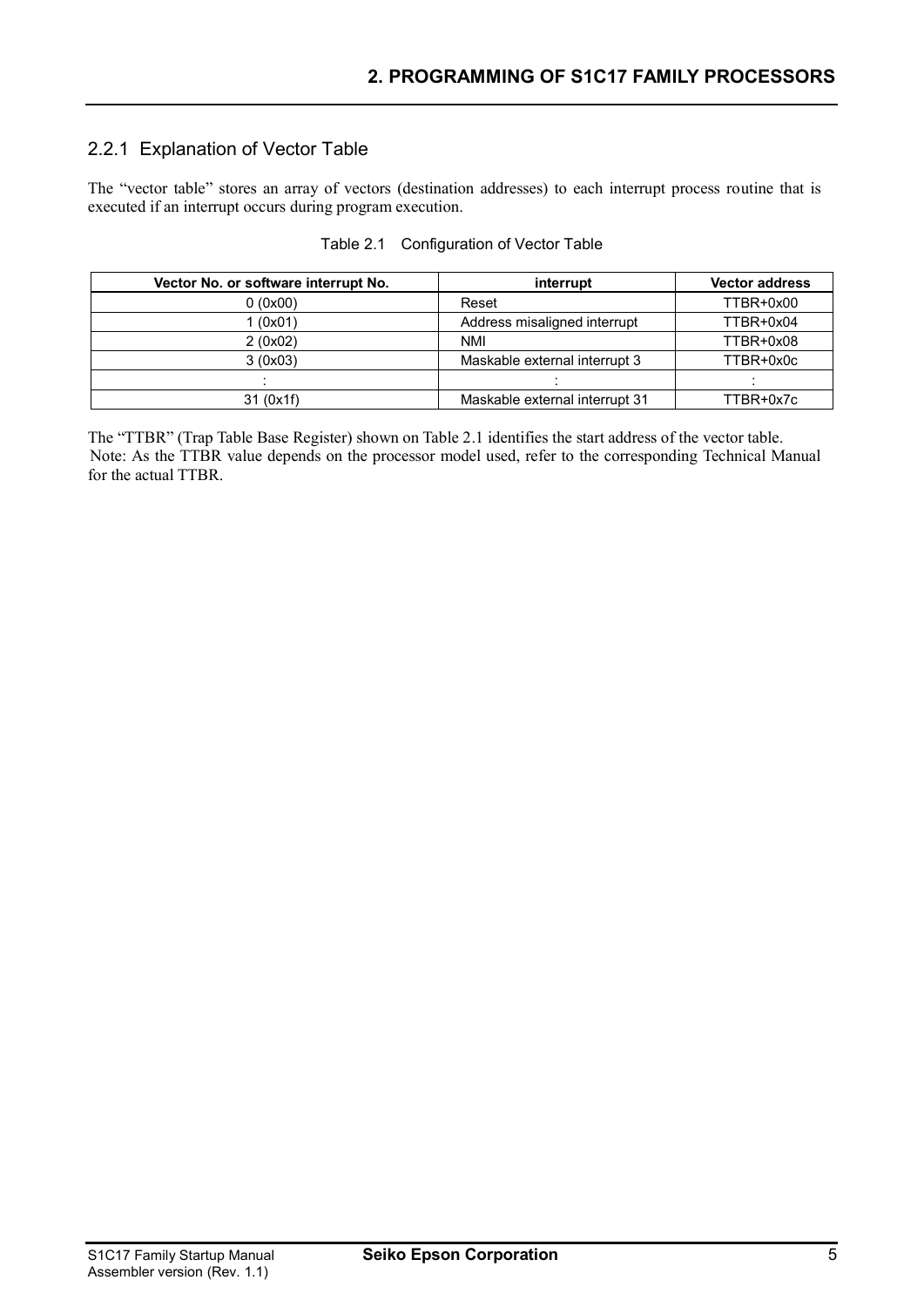## <span id="page-9-0"></span>**2.3 Interrupts**

The S1C17 Core can accept up to 32 types of interrupts. (The first 3 interrupts are used for reset, address misalignment, and NMI.)

The interrupt process routine is called when the corresponding interrupt cause is accepted. You must code the appropriate routine process. As the interrupt cause and setting vary depending on the model used, refer to the corresponding Technical Manual for details.

### <span id="page-9-1"></span>2.3.1 Reset

A reset interrupt occurs at system power-on. During the reset process, the reset vector is called from the beginning of vector table and it is set on the PC. This allows control to jump to the startup routine of reset vector and to execute the program.

### <span id="page-9-2"></span>2.3.2 reti Instruction

"reti" is a return instruction used for the interrupt process routine. The interrupt process saves the PSR as well as the return address in the stack. Therefore the PSR content must be restored by the reti instruction. The reti instruction reads from the stack in the order of from the PC to PSR.

Be sure to execute the reti instruction at the end of the interrupt process routine. Doing so allows the PC to return to the position where the interrupt has occurred, and enables the PSR value to be returned from the stack to the instruction sequence to resume the interrupted processing.

### <span id="page-9-3"></span>2.3.3 Address Misalignment

A load instruction to access to memory or I/O area has the fixed size of data to be transferred by the instruction. Its address must be on a boundary of each data size.

| <b>Instruction</b> | Transfer data size | <b>Address</b>                                                 |
|--------------------|--------------------|----------------------------------------------------------------|
| Id.b / Id.ub       | Bytes (8 bits)     | Byte boundaries (for all addresses)                            |
| ld                 | 16 bits            | 16-bit boundaries (The least significant bit of address is 0.) |
| ld.a               | 32 bits            | 32-bit boundaries (The low-order 2 bits of address are 00.)    |

Table 2.2 Load Instructions and Address Boundaries

If the specified address of the load instruction does not meet these conditions, the processor considers an address misaligned interrupt and transitions to the interrupt process.

On List 2.1, if an address misaligned interrupt occurs, control jumps to the "dummy" function and starts the indefinite loop process. Correct it appropriately.

## <span id="page-9-4"></span>2.3.4 NMI

There are two types of interrupts: maskable interrupts and non-maskable interrupts.

A non-maskable interrupt is shorted as NMI. The CPU accepts this NMI unconditionally in preference to other interrupts.

On List 2.1, if an NMI occurs, control jumps to "NMI" and the unlimited loop occurs. Correct it appropriately.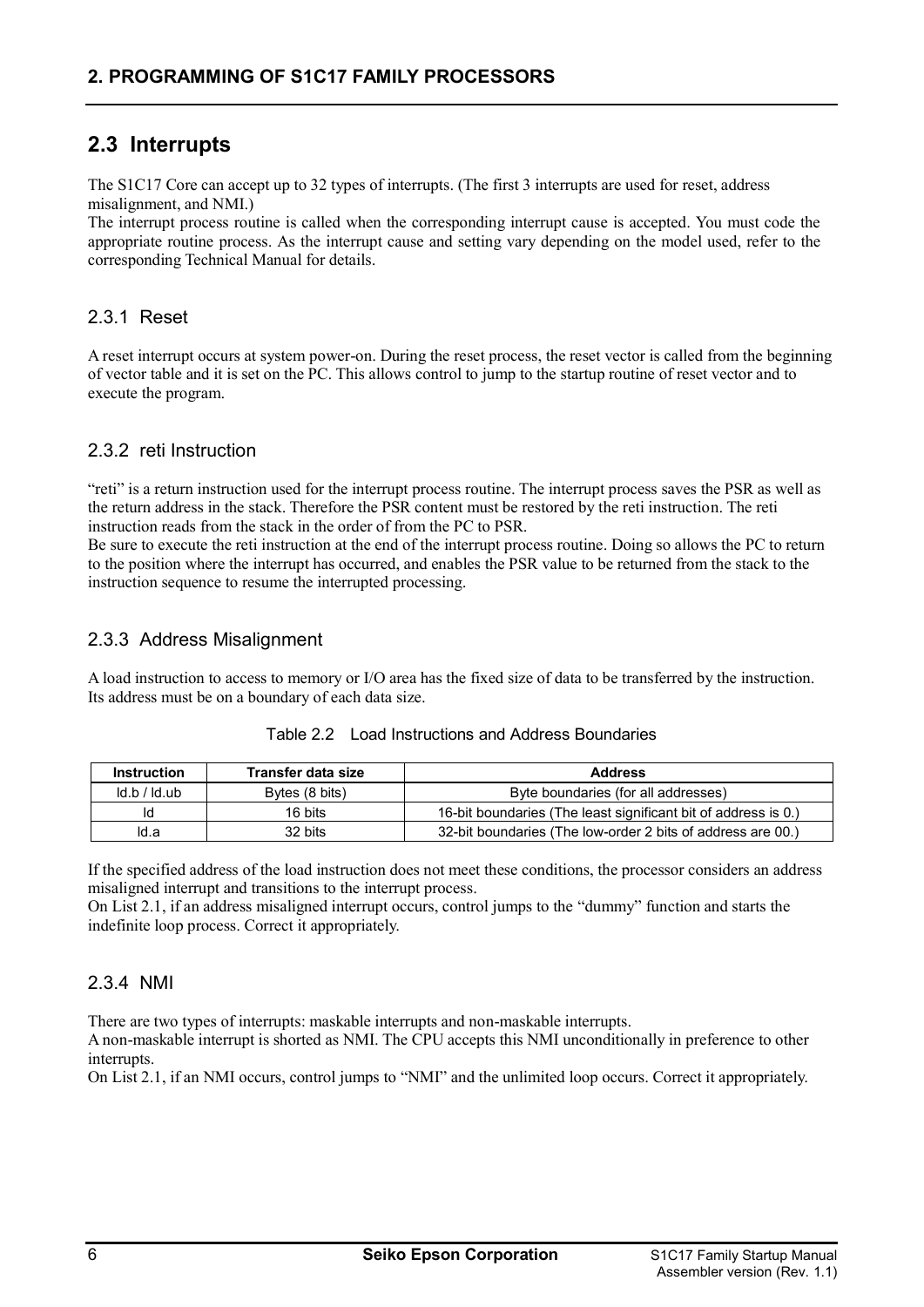## <span id="page-10-0"></span>**2.4 Creating a Startup Routine**

List 2.2 An Example of Startup Routine

```
;--- Boot function ---
.text
.align 1
BOOT:
xld.a \texttt{\$sp,0x0fc0} ;Set the SP.
xcall clearBss ;Call "clearBss"
xcall copyLmaToVma ;Call "copyLmaToVma"
ei ;Interrupt enabled
xcall main ; Call the "main" routine.
xcall end ;Call the "end" routine.
ret
;--- ClearBss function ---
clearBss:
 * For details on the "clearBss" program, refer to Section 2.4.3, ".bss/.data."
     ret
;--- copyLmaToVma function ---
copyLmaToVma:
 * For details on the "copyLmaToVma" program, refer to Section 2.4.3, ".bss/.data."
     ret
```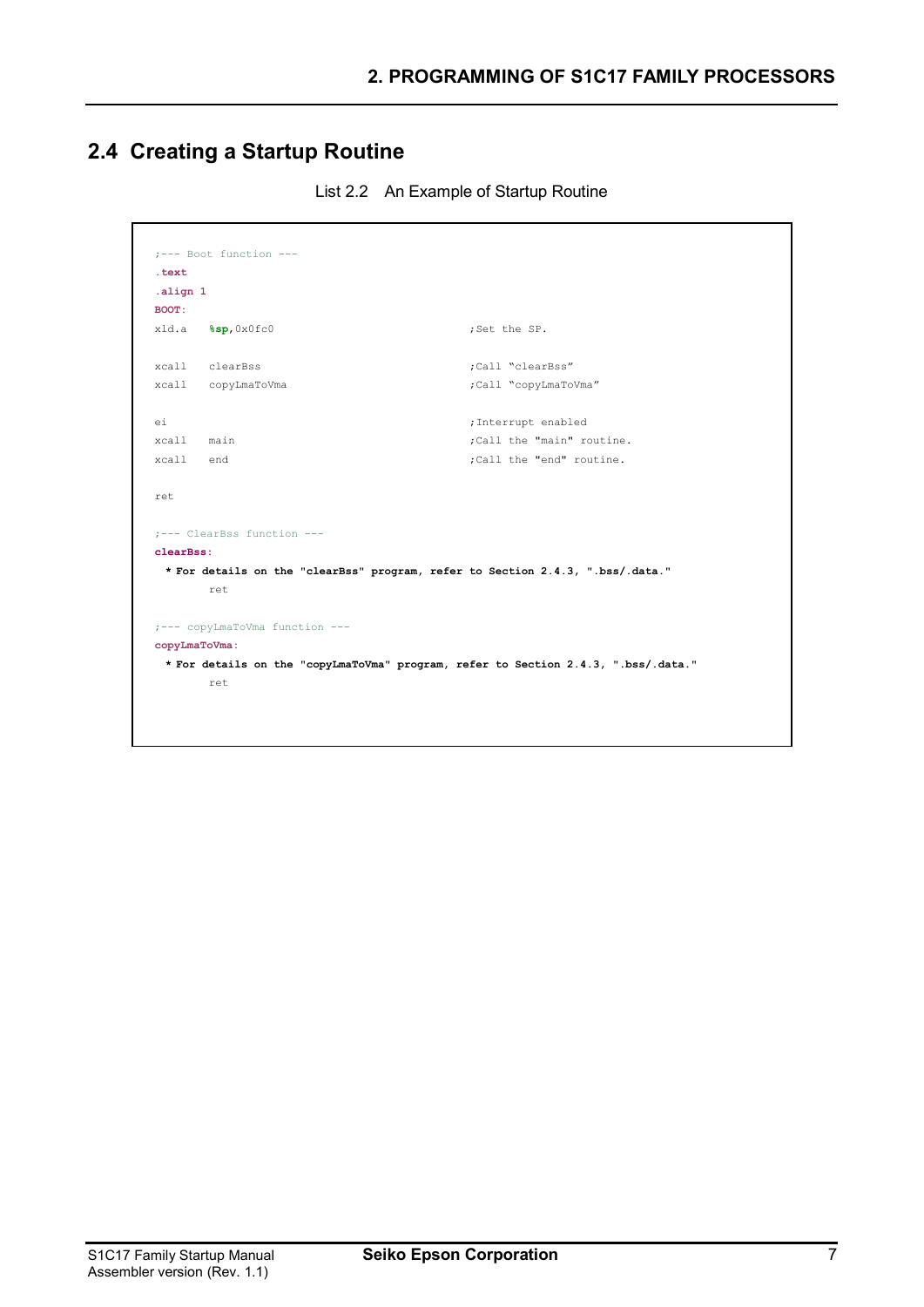## <span id="page-11-0"></span>2.4.1 Explanation of Startup Routine

The startup routine specifies that a reset interrupt occurs during system power-on (at initial reset) and that the function is called from the vector table that corresponds to the interrupt.



Fig.2.1 Operation Flow of Startup Routine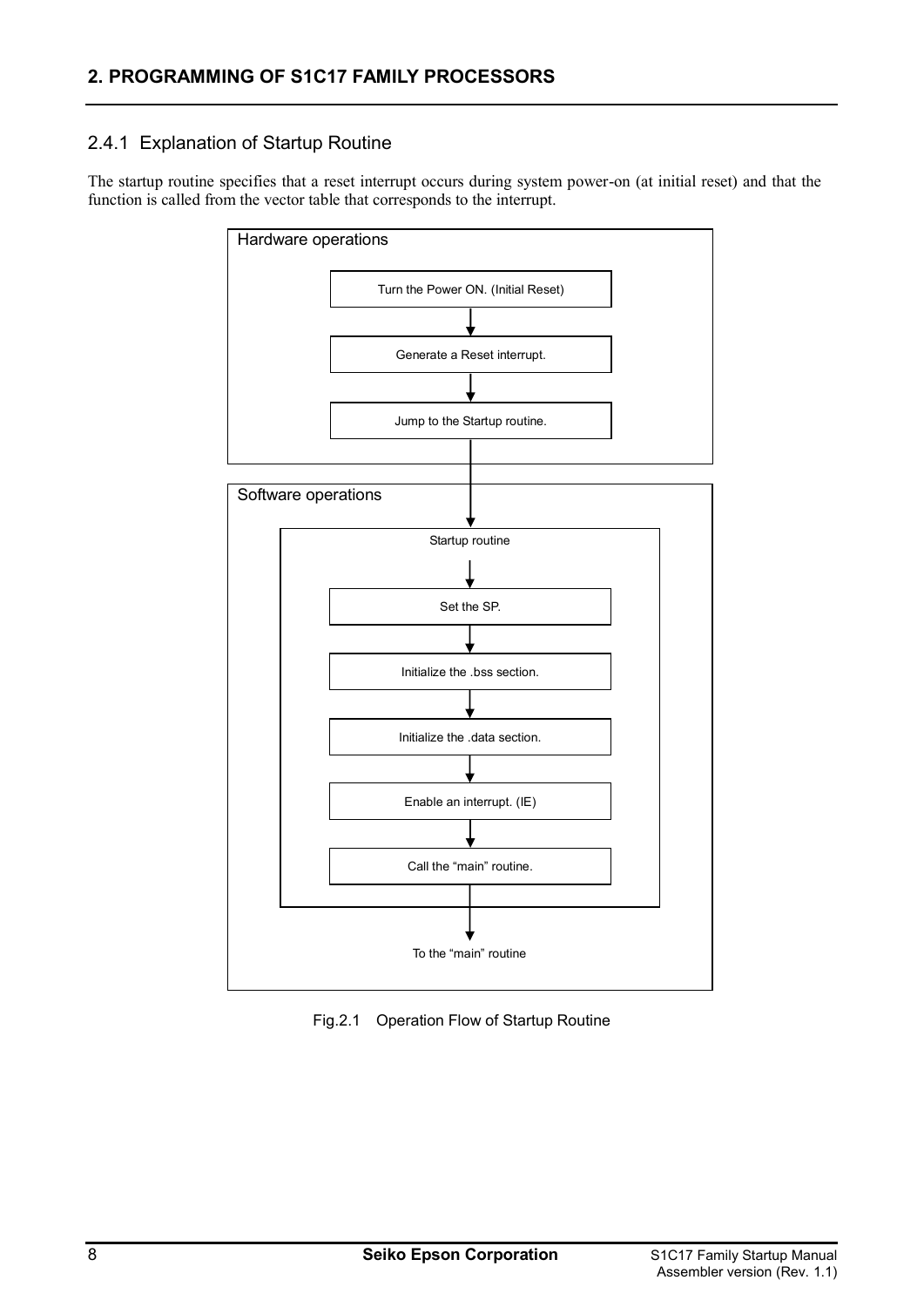## <span id="page-12-0"></span>2.4.2 Setting the SP

First, set the start address of the stack in the SP (Stack Pointer) by issuing the "ld" instruction of the assembler.

List 2.3 SP Setup Example

xld.a **%sp**, 0x0fc0 ; Set SP in RAM

Although address "0x0fc0" is set on List 2.3, you can set an address of any RAM area. Take care not to overlap the stack area by the RAM data storage area.

The following explains the SP setting by considering that address 0x0fc0 is set on List 2.3.

The S1C17 Series CPU places the stacks in the smaller address direction. As the S1C17701 has the RAM area of 0x0000 to 0x1000, the maximum value you can set for the SP is 0x1000. However, the 0x0fc0 to 0x0fff area is reserved for on-chip debugging. Therefore, address 0x0fc0 is set to avoid the area overlapping.

Note: For the address of RAM area and on-chip debugger area, refer to the corresponding Technical Manual.

The following gives a reference chart to save registers in the stack and to transition to the SP setting. Example:  $\text{Id}.a$  -[%SP],%r0

> Explanation of instructions: The stack pointer value is decremented by 4 bytes, and the 24-bit data of "r0" register is transferred to its address. The 32-bit data, having the high-order 8 bits of all 0s, is written in the memory.



Fig.2.2 SP and Stack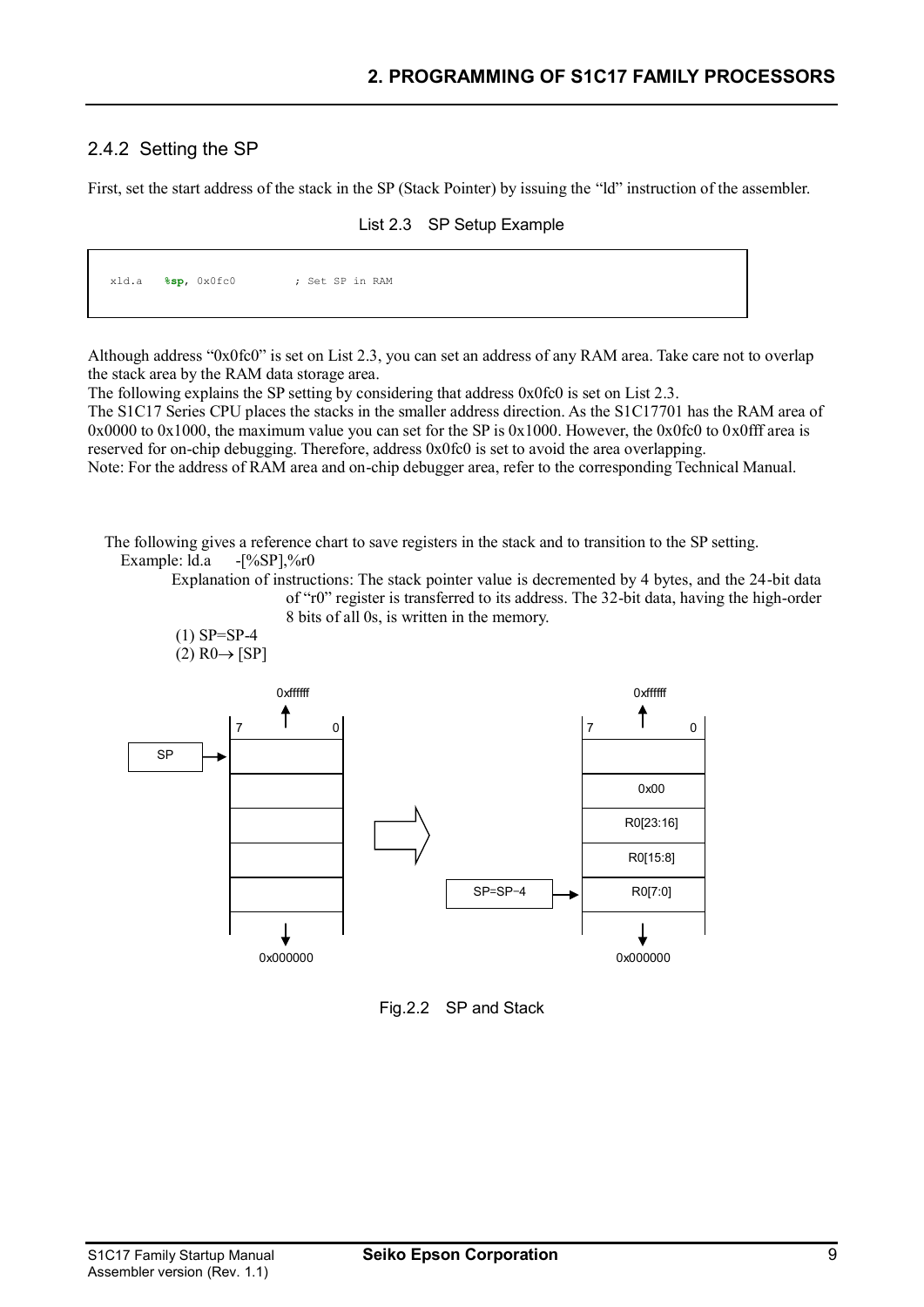## <span id="page-13-0"></span>2.4.3 Initializing the .bss/.data Section

Before explaining the initialization of ".bss/.data sections," the following explains the memory configuration of the project you have created with GNU17. Fig.2.3 shows the memory configuration of the S1C17701.



Fig.2.3 Memory Configuration Example (S1C17701)

Place the program and data in the ROM being assigned at address 0x8000 and later as shown in Fig.2.3. The program is assumed to be executed as it is in the storage address (LMA) of the ROM. Also, the static data is assumed to be read directly from the ROM and used.

Place the variable area (having no defaults) in the RAM at address 0x0 and later, and use it as the variable area (having defaults) later. Store the defaults of variables in the ROM, and the application program copies them to the RAM.

For more information about these sections, refer to the "S5U1C17001C MANUAL."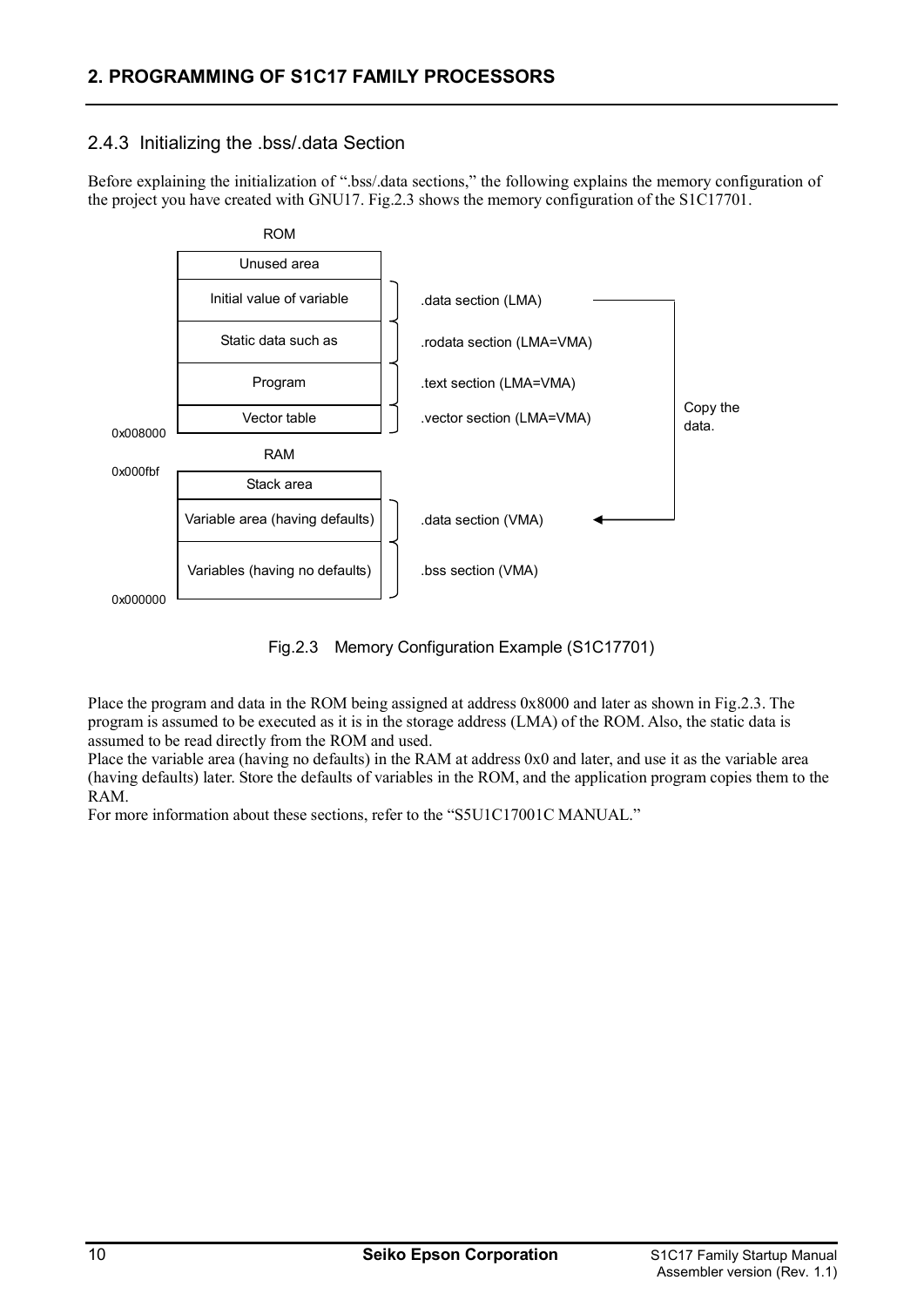The following explains how to initialize the .bss section.

The ".bss section" stores variables having no defaults. The area from "\_\_START\_bss" to "\_\_END\_bss" is set to all 0s, and its data is cleared.

|                                 | ;--- ClearBss function ---                                 |                                                                                                                                                |  |
|---------------------------------|------------------------------------------------------------|------------------------------------------------------------------------------------------------------------------------------------------------|--|
| clearBss:                       |                                                            |                                                                                                                                                |  |
| xld.a<br>xld.a<br>cmp.a<br>jreq | %r0, START bss<br>%r1, END bss<br>8r0, 8r1<br>clearBss End | Stores START bss and END bss to respective registers.<br>Compares r0 with r1, and if START bss is matched with<br>END bss, jumps to clear End. |  |
| ld                              | 8r2,0x0                                                    |                                                                                                                                                |  |
| clearBss 10:                    |                                                            |                                                                                                                                                |  |
| ld.b<br>cmp.a<br>jrne           | $[8r0]+,8r2$<br>8r1,8r0<br>clearBss 10                     | Set 0s to the area between START_bss and END_bss area to<br>clear data.                                                                        |  |
| ret                             | clearBss End:                                              |                                                                                                                                                |  |



"\_\_START\_bss" and "\_\_END\_bss" are defined in the "Linker script file (file.lds)."

*\_\_*START\_bss ....... The start address of .bss section

END bss ....... The end address of .bss section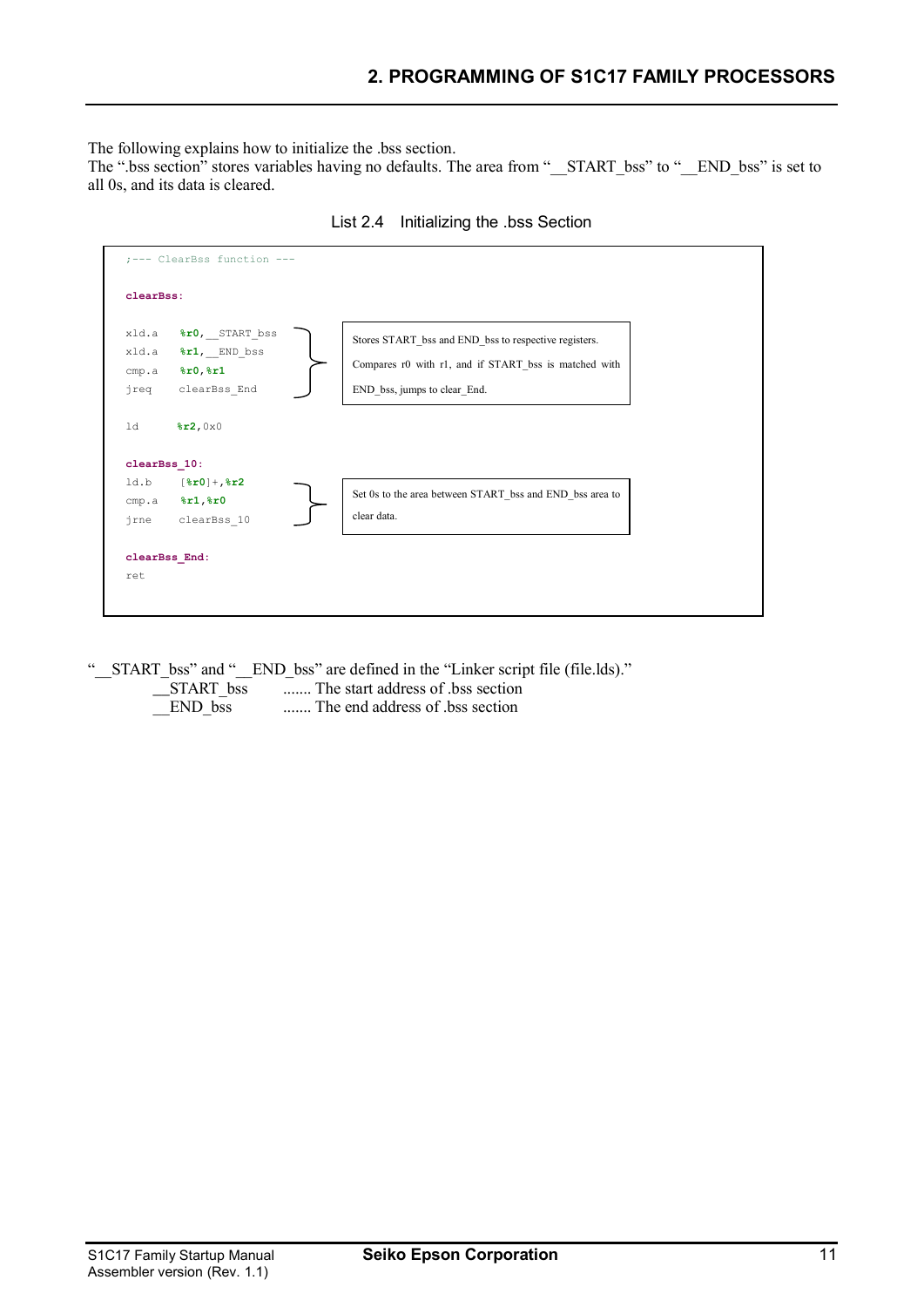The following explains how to initialize the data section.

The ".data section" stores variables having defaults. Data of the RAM (LMA) at "\_\_START\_data\_lma" and later is copied to the ROM (VMA) area between "\_\_START\_data" and "\_\_END\_data".

|               | ;--- copyLmaToVma function ---    |                                                                    |
|---------------|-----------------------------------|--------------------------------------------------------------------|
| copyLmaToVma: |                                   |                                                                    |
|               |                                   |                                                                    |
| xld.a         | %r0, START data                   |                                                                    |
| xld.a         | %r1, START data lma               | Stores START data START data lma END data in the                   |
| xld.a         | %r2, END data                     | register, and subtracts START data END data to allow for           |
| sub.a         | $8r2,$ $8r0$                      | jumping to copyLmaToVma End if no variables have                   |
| jreq          | copyLmaToVma End                  |                                                                    |
|               |                                   | defaults.                                                          |
|               | copyLmaToVma 10:                  |                                                                    |
| ld.b          | $\frac{1}{2}$ ( $\frac{1}{2}$ ) + | Copies the START data lma data to the area between                 |
| ld.b          | $[8r0]+, 8r3$                     | START data and END data.                                           |
| sub           | %r2,0x01                          |                                                                    |
| jrne          | copyLmaToVma 10                   | Exits from the loop when the flag bit in sub $\frac{6}{12}$ , 0x01 |
|               |                                   | turns to $0$ .                                                     |
|               | copyLmaToVma End:                 |                                                                    |
| ret           |                                   |                                                                    |

List 2.5 Initializing the .data Section

"\_\_START\_data" and "\_\_START\_data\_lma" and "\_\_END\_data" are defined in the "Linker script file (file.lds)."

START\_data ........ The start address of .data section<br>
START data lma ........ The start address of .data section ....... The start address of .data section LMA part END data ........ The end address of .data section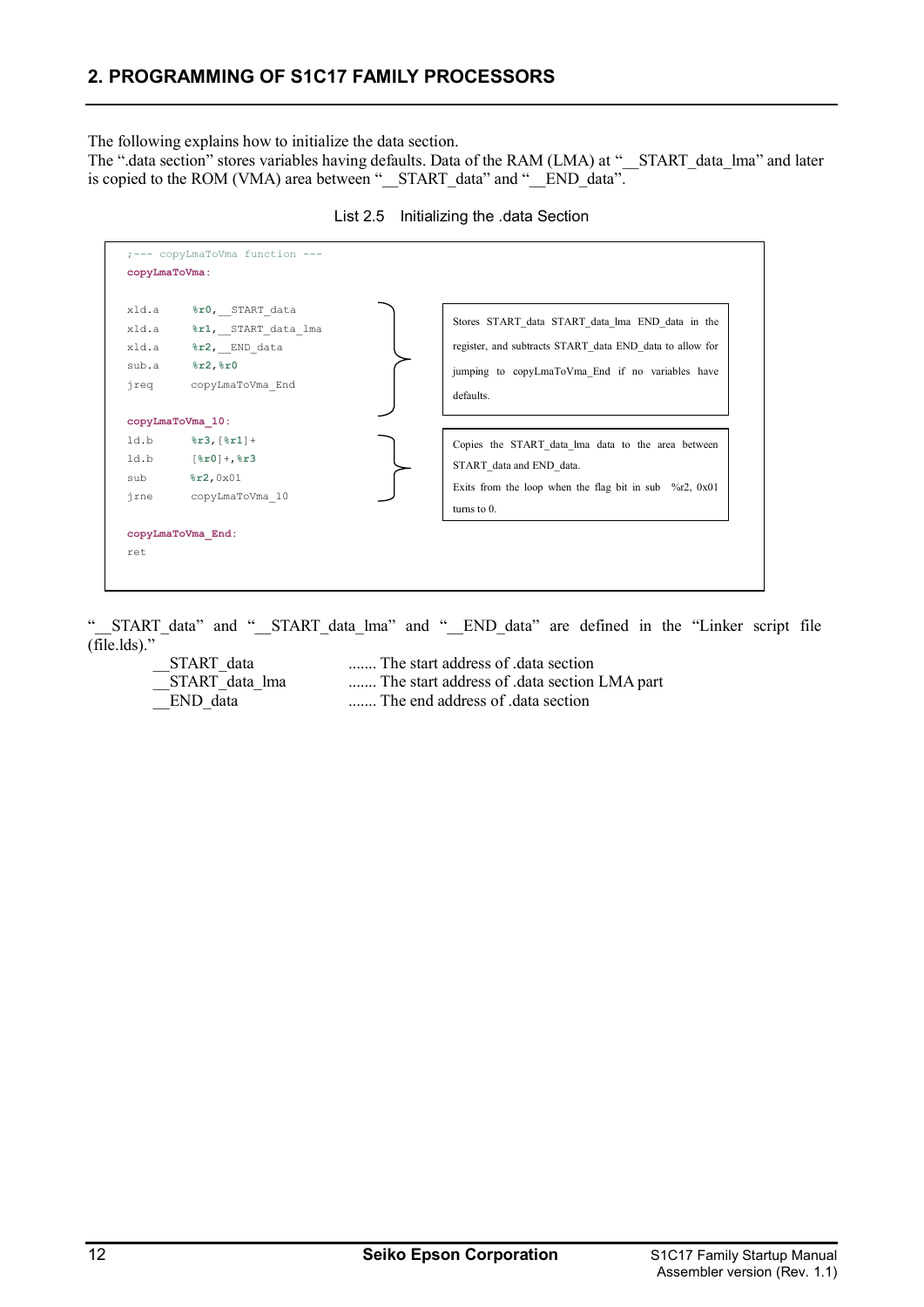## <span id="page-16-0"></span>2.4.4 Enabling an Interrupt (IE)

The IE (Interrupt Enable) bit of the PSR (Processor Status Register) is set to 1 by the "ei" instruction, and an external maskable interrupt is enabled.

|  |  | List 2.6 Enabling an Interrupt (IE) |
|--|--|-------------------------------------|
|--|--|-------------------------------------|

PSR is an 8-bit register that holds the CPU status data, and its content varies depending on the executed instruction result. Except for the IE bit state, you cannot directly change the content of this PSR using the program.

|            |                   | ĥ               | h |    | 3                                         |                            |                                 |   |
|------------|-------------------|-----------------|---|----|-------------------------------------------|----------------------------|---------------------------------|---|
| <b>PSR</b> | IL [2:0]          |                 |   | IE | С                                         | V                          | Ζ                               | N |
| Default    |                   |                 |   | U  | n                                         | Ω                          |                                 |   |
|            |                   |                 |   |    |                                           |                            |                                 |   |
| Π÷         |                   | Interrupt level |   |    | $(0 to 7:$ Interrupt)                     |                            |                                 |   |
| IE:        | Interrupt enabled |                 |   |    | $(1: \text{Enabled}; 0: \text{Disabled})$ |                            |                                 |   |
| C:         |                   | Carry flag      |   |    |                                           |                            | (1: With carry/borrow; 0: None) |   |
| V          |                   | Overflow flag   |   |    |                                           | (1: Overflowed; 0: None)   |                                 |   |
| $Z$ :      |                   | Zero flag       |   |    |                                           | $(1: Zero, 0: None-zero)$  |                                 |   |
| N:         |                   | Negative flag   |   |    |                                           | (1: Negative; 0: Positive) |                                 |   |



This is a reference information only. To disable an external maskable interrupt, use the "di" instruction of the assembler as shown on List 2.7.

### List 2.7 Disabling an Interrupt

di ; interrupt disable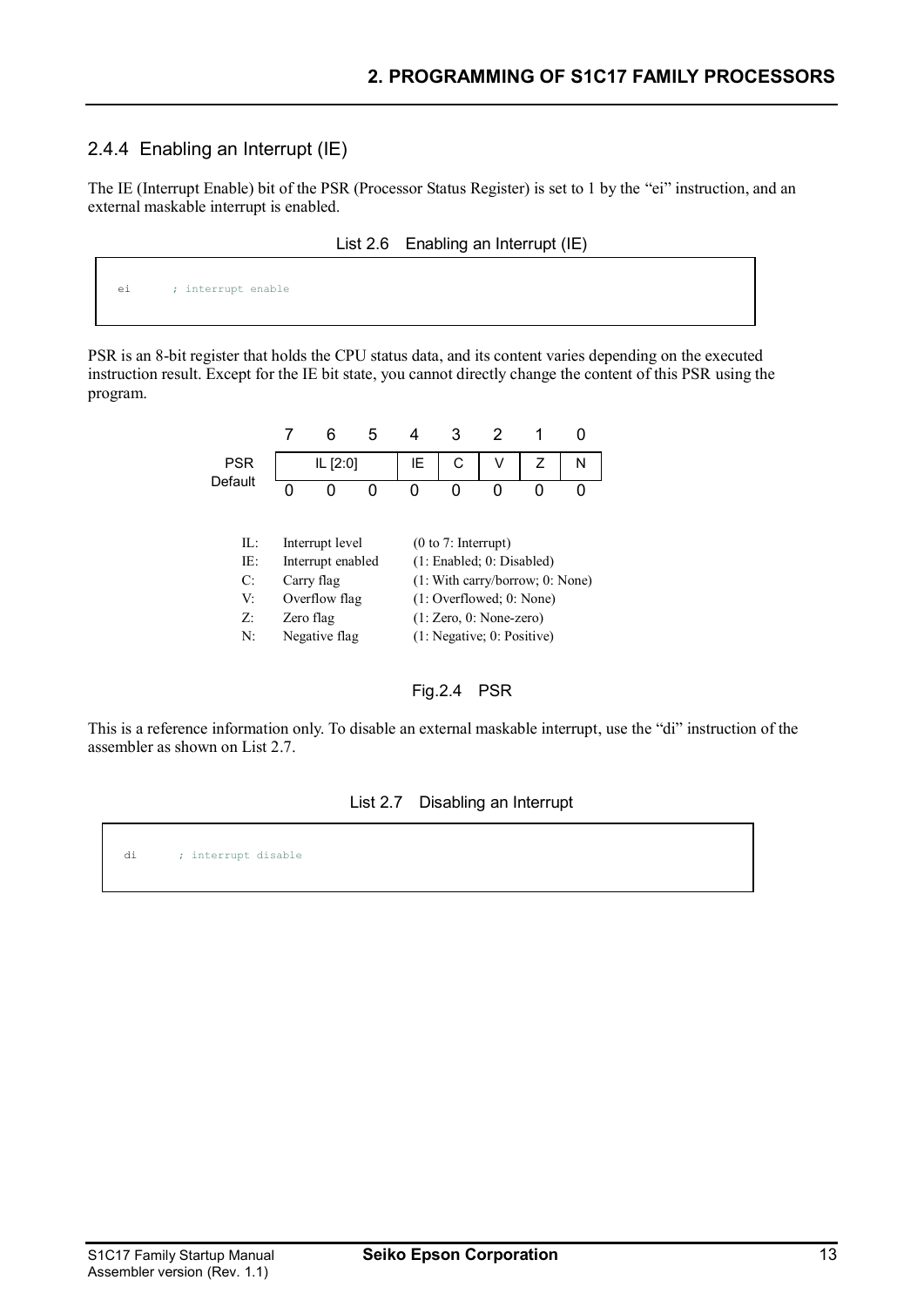## <span id="page-17-0"></span>**3. C AND ASSEMBLER INTERFACES**

This chapter explains how to write a program by mixing assembler and C language.

## <span id="page-17-1"></span>**3.1 How to Mix Assembler and C Sources**

Following rules of arguments, return values, and register content protection enables you to move freely between C and assembler routines.

When the GNU17 compiles C sources, respective registers are used for the following purpose. The following explains which area stores each argument and return value.

| <b>Registers</b> | <b>Usage</b>                                                                            |
|------------------|-----------------------------------------------------------------------------------------|
| R <sub>0</sub>   | Register for passing argument (First word) Scratch register                             |
|                  | Register for storing return values (8/16-bit data, pointer, low 16 bits of 32-bit data) |
| R <sub>1</sub>   | Register for passing argument (Second word) Scratch register                            |
|                  | Register storing return values (High 16 bits of 32-bit data)                            |
| R <sub>2</sub>   | Register for passing argument (Third word) Scratch register                             |
| R <sub>3</sub>   | Register for passing argument (Fourth word) Scratch register                            |
| R4               | A register of which value is ensured before/after calling functions.                    |
| R <sub>5</sub>   |                                                                                         |
| R <sub>6</sub>   |                                                                                         |
| R7               |                                                                                         |

|  | Table 3.1 Usage of general-purpose registers |
|--|----------------------------------------------|
|--|----------------------------------------------|

Follow the instructions of Table 3.1 to use general-purpose registers

\*Scratch register

A register of which value is not ensured before/after calling functions.

For details, refer to the register usage description in the S5U1C17001C Manual.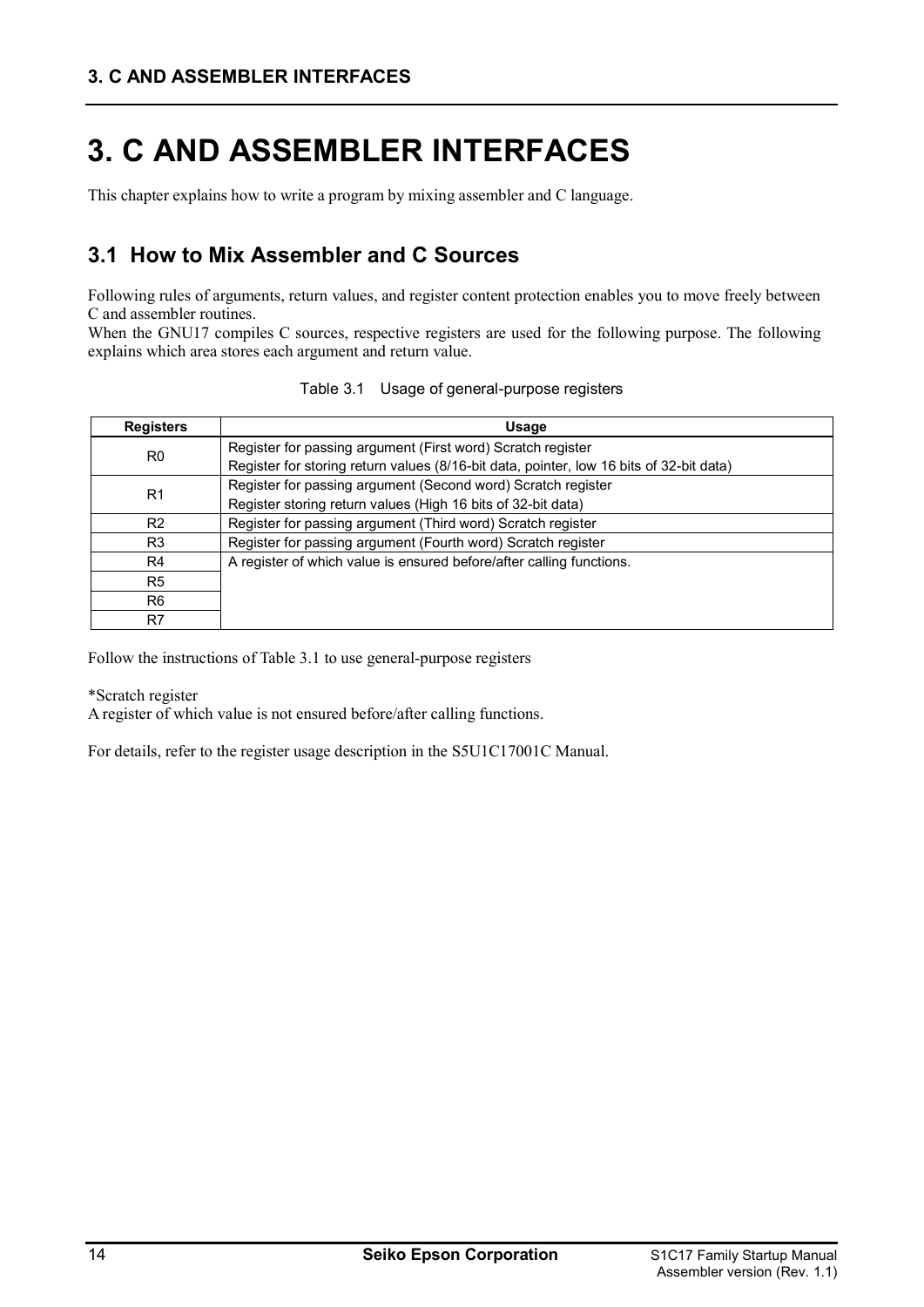### <span id="page-18-0"></span>3.1.1  $C \rightarrow$  Assembler Function Call

This section describes how to call a routine created with assembler to a program written in C language.

List 3.1 C Program Calling the strcpy Routine

```
\#include
#include <string.h>
int main(void){
    char pchMem<sup>[15]</sup>;
    strcpy(pchMem,"strcpy test"); //Call the strcpy routine
     return 0;
}
```
List 3.1 C program calls the strcpy routine. The strcpy routine copies strings to a character type array. The called strcpy routine stores the first argument "pchMem" pointer and the second argument "strcpy test" pointer in general-purpose registers, R0 and R1 respectively. The return values are stored in the R0 register at the start address of pchMem. The list 3.1 program calls the list 3.2 program.

List 3.2 Assembler Program strcpy Routine



This type of program enables a C source to call assembler routines. If you need to use the R4 to R7 registers, be sure to save them to the stack in advance.

For details, refer to the register usage description in the S5U1C17001C Manual.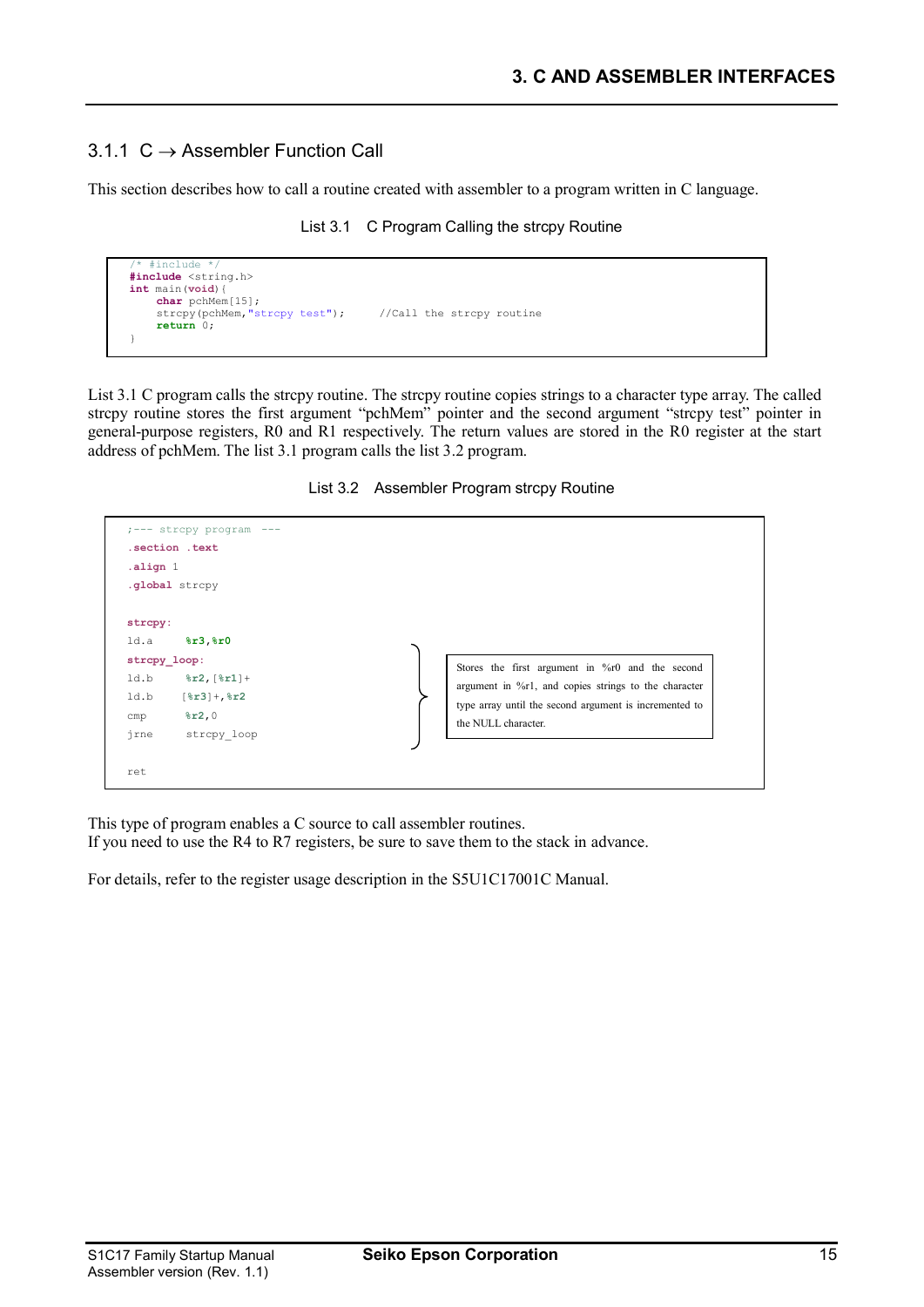### <span id="page-19-0"></span>3.1.2 Assembler  $\rightarrow$  C Function Call

This section describes how to call a function created with C language to a program written in assembler. Create a program based on the description in Section 3.1, rules for mixing assembler and C.

#### $\bullet$  Assembler  $\rightarrow$  C language function call (when arguments and return values are not passed in the stack) To call a C function to an assembler program, use "xcall."

The called function starts processing using data stored in R0, R1, R2, and R3 registers for arguments. Store necessary arguments in respective registers before calling the C function. Note that if there are not sufficient registers to store the arguments, the arguments are stored in the stack. When the C function call process has been completed, the return values are stored in the R0 and R1 registers. Each register has 16 bits of data storage capacity. Note that data exceeding the capacity will be stored in the stack.

The following gives an example of a simple program to explain a flow until a function call is completed.

List 3.3 C Program addi Function

```
;--- ter program---
short
addi (unsigned short a, unsigned short b){
  return short (a + b) ;
  }
```
To call list 3.3, arrange a program as shown in list 3.4.

| List $3.4$ |  | Assembler Program addi Function Call |  |  |
|------------|--|--------------------------------------|--|--|
|------------|--|--------------------------------------|--|--|

```
;---text section---
.section .text
.align 1
.global main
main:
ld \text{*r0}, 0x1 ; Stores 0x1 to \text{*r0} (first argument)
ld \textbf{8r1}, 0x2 ; Stores 0x2 to \textbf{8r1} (second argument)
xcall addi ; Calls C function, the addi function
main_loop:
cmp %r0, 0x3 ; Compares a return value (%r0) with 0x3
jrne main loop \qquad \qquad ; To main loop if any difference
ret
```
**Assembler**  $\rightarrow$  **C language function call (when arguments and return values are passed in the stack)** 

The following explains an example of passing arguments and return values in the stack when an assembler routine calls a C function.

The function of list 3.5 has 64 bits of the first argument, 16 bits of the second argument, and 64 bits of the return value.

| List 3.5 | C Program addi Function |  |  |
|----------|-------------------------|--|--|
|----------|-------------------------|--|--|

```
;--- addi program---
long long
addi (unsigned long long a, unsigned short b){
     return (long long) (a + b) ; 
}
```
List 3.6 shows an assembler routine that calls the function.

 $\overline{1}$  $\overline{\phantom{a}}$  $\overline{\phantom{a}}$  $\overline{\phantom{a}}$  $\overline{\phantom{a}}$  $\overline{\phantom{a}}$  $\overline{\phantom{a}}$  $\overline{\phantom{a}}$  $\overline{\phantom{a}}$  $\overline{\phantom{a}}$  $\overline{\phantom{a}}$  $\overline{\phantom{a}}$  $\overline{\phantom{a}}$  $\overline{\phantom{a}}$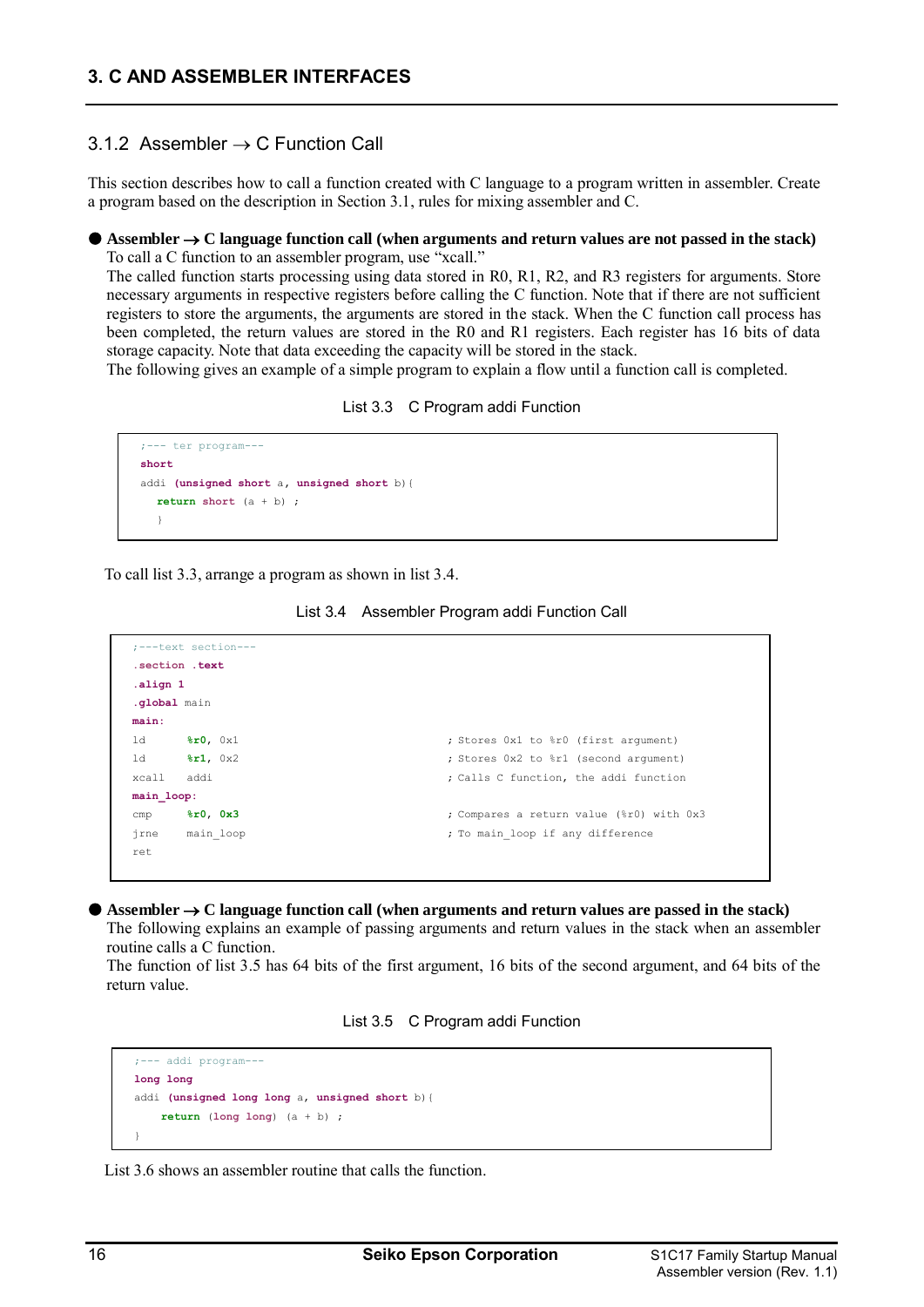

List 3.6 Assembler Program addi Function Call with 64 bits of argument and return value

If the argument size is 64 bits or more upon calling the function, the argument is stored in the stack prior to the delivery. The stack area for 10 bytes of the argument is secured by sub.a **%sp**,0xc. Note that the address that SP can specify is the 31-bit boundary.

For details on the argument delivery, refer to the register usage description in the S5U1C17001C Manual. If the return value exceeds 32 bits, specify in the R0 register the storage location address of the return value. Be sure to release the secured stack area after using it.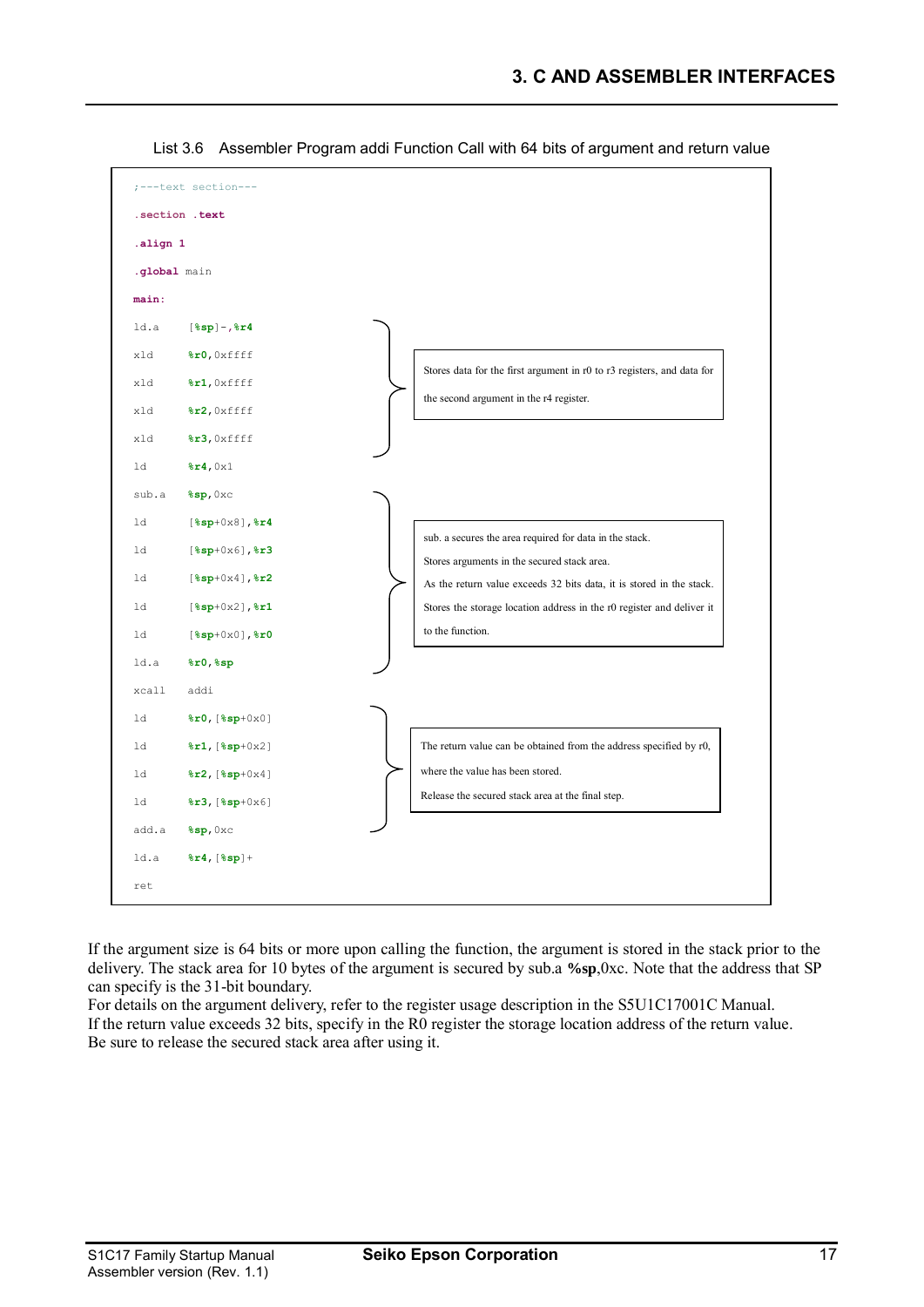## <span id="page-21-0"></span>**4. PRECAUTIONS ON CREATING ASSEMBLER PROGRAMS**

This chapter describes precautions to be noted when creating assembler programs.

## <span id="page-21-1"></span>**4.1 Using "ext"**

The immediate value definable by a 16-bit fixed length instruction code must be specified using 7-bit or 10-bit bit field depending on the instruction. Use the ext instruction to extend the immediate value size.

The ext instruction should be used in combination with a data transfer instruction, operation instruction, or a branch instruction, placed just before the instruction you want to extend its immediate value. Write the instruction with the "ext imm13" format (immX is an unsigned X-bit immediate value). A single ext instruction can extend an immediate value to 13 bits. Up to two ext instruction can be written continuously for further extension.

The ext instruction is valid only for the following instruction with an extendable immediate value, and invalid for others. If you write three or more ext instructions continuously, only the last two are valid, and others are neglected.

If the following instruction is not compatible with the ext instruction for extension, the ext instruction is executed as a nop instruction.

The next page shows an example of immediate value addressing.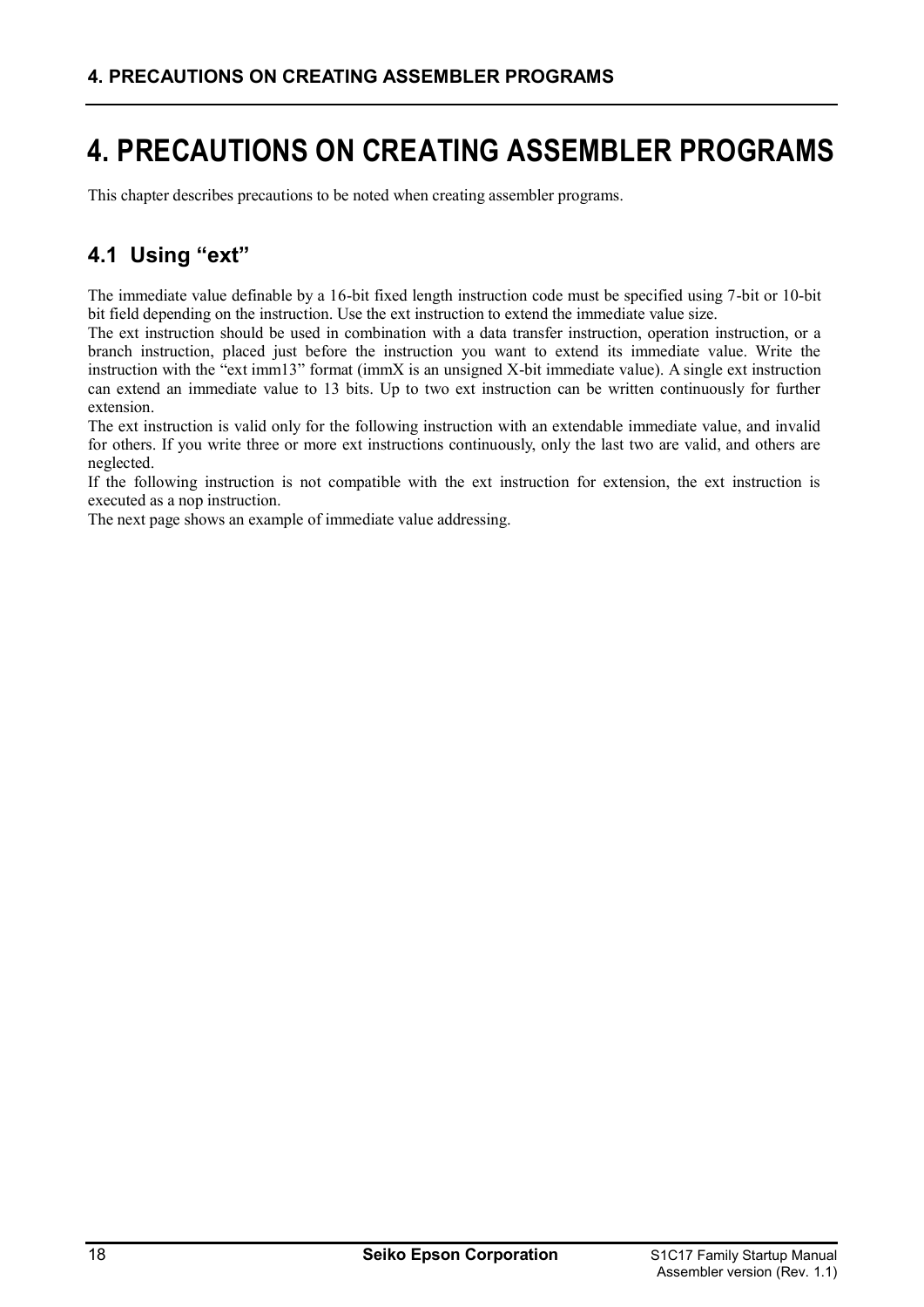### **Extending an immediate value to 16 bits, 20 bits or 24 bits**

"add" is a 16 bits addition instruction Extend a 7 bits immediate value by 0 and add it to the Rd register. The immediate value is unsigned 7 bits.

Extending to 16 bits immediate value

To extend an immediate value to 16 bits, place a single ext instruction before the target instruction.

| ext | Oxlff                                |            |             |
|-----|--------------------------------------|------------|-------------|
| add | $\texttt{kd}, 0 \text{x} 7 \text{f}$ | $; = xadd$ | %rd, Oxffff |
|     |                                      |            |             |

Extended immediate value

Extending to 20 bits immediate value

To extend an immediate value to 20 bits, place a single ext instruction before the target instruction.

### List 4.2 Example of 20 bits Extension

| ext | 0x1fff          |                       |  |
|-----|-----------------|-----------------------|--|
|     | add.a %rd, 0x7f | ;=xadd.a %rd, 0xfffff |  |
|     |                 |                       |  |

Extended immediate value

|                                       |  | 20 19 |  |  |  |  |  |  |  |  |  |  |
|---------------------------------------|--|-------|--|--|--|--|--|--|--|--|--|--|
| 0000111111111111111111111111111111111 |  |       |  |  |  |  |  |  |  |  |  |  |

Bits 23 to 20 are filled with 0 (Zero extension)

Extending to 24 bits immediate value

To extend an immediate value to 24 bits, place two ext instructions before the target instruction.

List 4.3 Example of 24 bits Extension

| ext | 0xf             |                        |  |
|-----|-----------------|------------------------|--|
| ext | Oxlfff          |                        |  |
|     | add.a %rd, 0x7f | ;=xadd.a %rd, 0xffffff |  |
|     |                 |                        |  |

Extended immediate value

| 23 |                |                                |  |               |          |                |                                  |
|----|----------------|--------------------------------|--|---------------|----------|----------------|----------------------------------|
|    | $\overline{1}$ | $\cdot$ 1<br>$\vert$ 1 $\vert$ |  | 1111111111111 | 11111111 | $\blacksquare$ | $\overline{1}$<br>$\blacksquare$ |

For details, refer to the description of addressing mode with ext in the S1C17 Core Manual.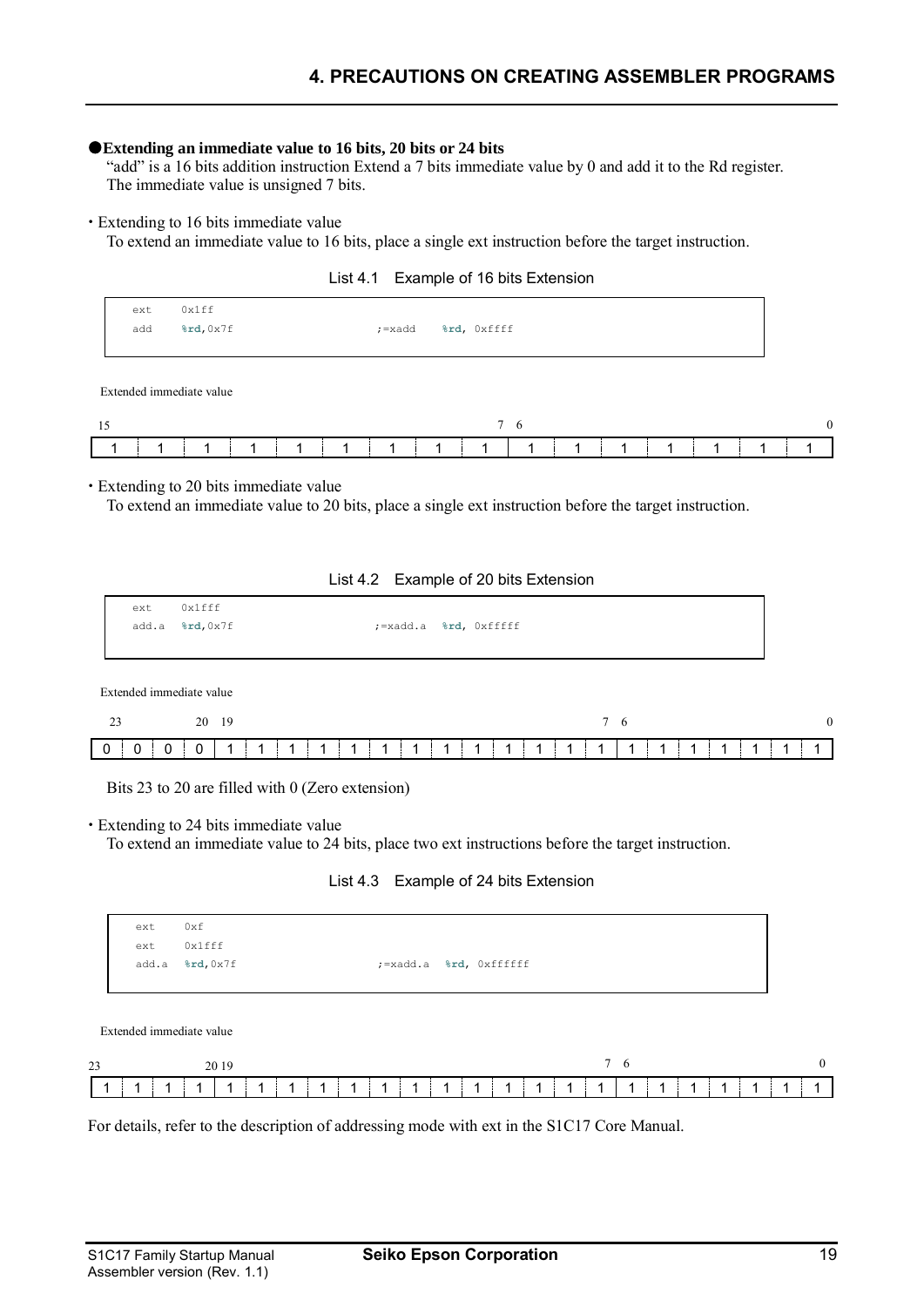## <span id="page-23-0"></span>**4.2 Extension Instruction**

The assembler "as" supports extended instructions as explained in the following.

An extension instruction can usually include the content written by multiple instructions including the ext instruction. The requisite minimum basic instructions are extracted from the extension instruction depending on required capabilities and an operand immediate value.

The following explains the extension instruction by using the data transfer instruction between the stack and register.

Symbols used for the explanation

- immX An unsigned X-bit immediate value
- $(x,y)$  Bit field from bit X to bit Y.

| <b>Extension instruction</b> | Capability                                                                                               | <b>Spread</b><br>format |
|------------------------------|----------------------------------------------------------------------------------------------------------|-------------------------|
| sld.b %rd,[%sp+imm20]        | %rb $\leftarrow$ B[%sp+imm20] (sign extension)                                                           | (1)                     |
| sld.ub %rd,[%sp+imm20]       | %rb $\leftarrow$ B[%sp+imm20] (Zero extension)                                                           | (1)                     |
| sld %rd, [%sp+imm20]         | %rb $\leftarrow$ W[%sp+imm20]                                                                            | (1)                     |
| sld.a %rd, [%sp+imm20]       | %rb ← B[%sp+imm20](23:0), Neglect←A[%sp+imm20](31:24)                                                    | (1)                     |
| sld.b [%sp+imm20],%rs        | $B[\%sp+imm20] \leftarrow \%rs(7:0)$                                                                     | (1)                     |
| sld [%sp+imm20],%rs          | W[%sp+imm20] $\leftarrow$ %rs(15:0)                                                                      | (1)                     |
| sld.a [%sp+imm24],%rs        | A[%sp+imm20](23:0) $\leftarrow$ %rs(23:0),A[%sp+imm20](31:24) $\leftarrow$ 0                             | (1)                     |
| xld.b %rd,[%sp+imm24]        | %rb $\leftarrow$ B[%sp+imm24] (sign extension)                                                           | (2)                     |
| xld.ub %rd,[%sp+imm24]       | %rb ← B[%sp+imm24] (Zero extension)                                                                      | (2)                     |
| xld %rd, [%sp+imm24]         | %rb $\leftarrow$ W[%sp+imm24]                                                                            | (2)                     |
| xld.a %rd, [%sp+imm24]       | %rb ← B[%sp+imm24](23:0), Neglect←A[%sp+imm24](31:24)                                                    | (2)                     |
| xld.b [%sp+imm24],%rs        | $B$ [%sp+imm24] $\leftarrow$ %rs(7:0)                                                                    | (2)                     |
| xld [%sp+imm24],%rs          | W[%sp+imm24] $\leftarrow$ %rs(15:0)                                                                      | (2)                     |
| xld.a [%sp+imm24],%rs<br>.   | A[%sp+imm24](23:0) $\leftarrow$ %rs(23:0),A[%sp+imm24](31:24) $\leftarrow$ 0<br>$-1$ $-1$ $-1$ $-1$ $-1$ | (2)                     |

\* Each alphabetical character in the above table indicates as follows.

**B** (byte)  $\rightarrow$  8 bits

 $\overline{\text{W}(\text{word})} \rightarrow 16 \text{ bits}$ 

**A** (address data)  $\rightarrow$  32 bits (with 0 written to higher 8 bits)

For address data, refer to the data format description in the S5U1C17001C Manual.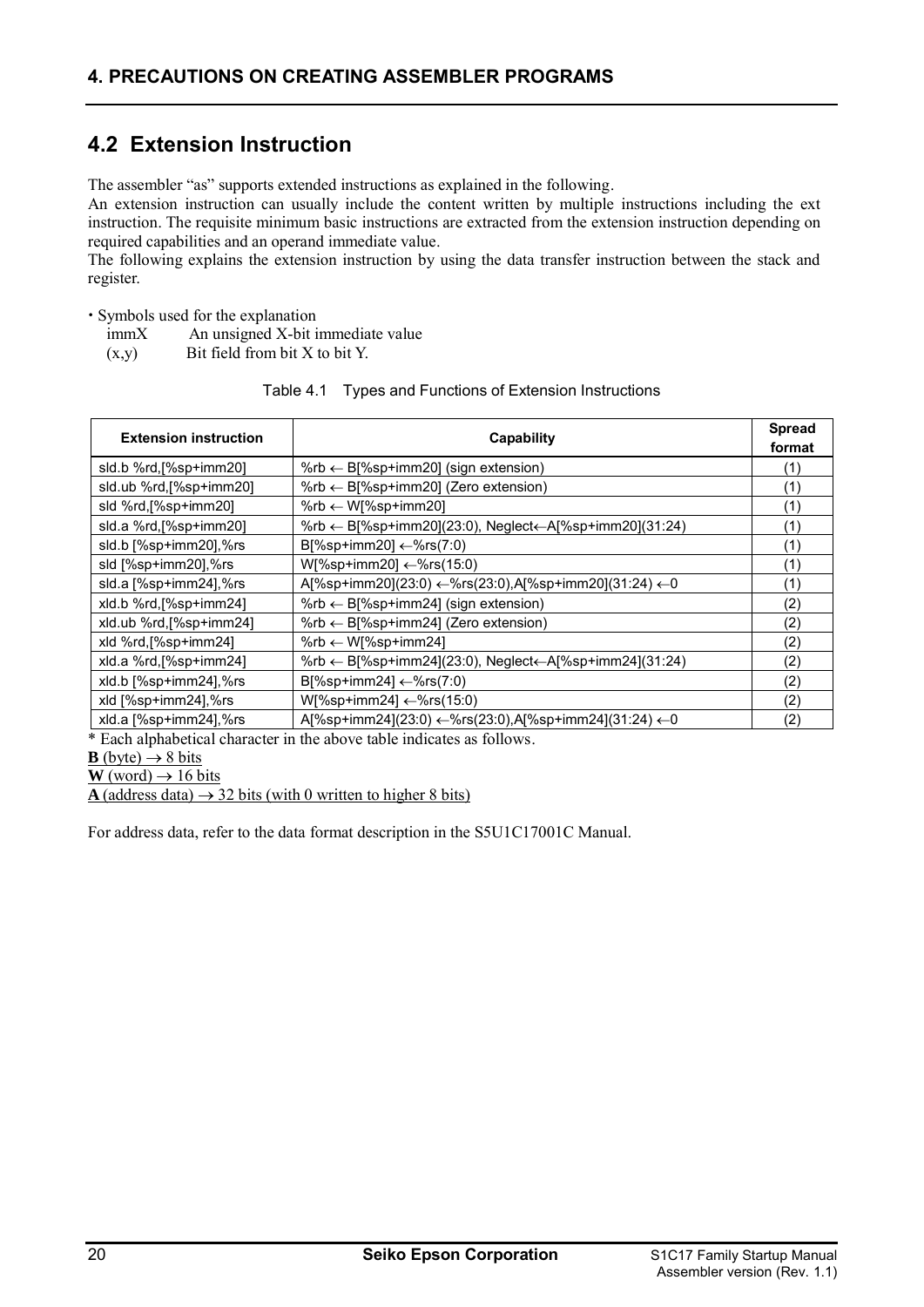• Basic instruction after spreading

| sld.b  | xld.b  | ld.b instruction  |
|--------|--------|-------------------|
| sld.ub | xld.ub | ld.ub instruction |
| sld    | xld    | ld instruction    |
| sld.a  | xld a  | ld.a instruction  |
|        |        |                   |

Spreading format

Omitting imm20 and imm24 indicates that [%sp+0x0] is specified for spreading the instruction.

(1) sld.a %rd,  $[\%sp+imm20]$ sld.a  $[\%sp+imm20]$ ,  $\%rs$ 

Example:  $sld.a$  %rd, [%sp+imm20]

| imm20 $\leq$ 0x7f |                      | 0x7f <imm20< th=""></imm20<> |                      |  |
|-------------------|----------------------|------------------------------|----------------------|--|
| Id.a              | %rd,[%sp+imm20(6:0)] | ext                          | imm20(19:7)          |  |
|                   |                      | Id.a                         | %rd.[%sp+imm20(6:0)] |  |

(2) xld.a %rd,  $[\%sp+imm24]$ xld.a [%sp+imm24], %rs

Example: xld.a %rd,[%sp+imm24]

| imm24≤0x7f |                         | $0x7fsimm2450xffff$ |                      |      | 0xfffff <imm24< th=""></imm24<> |  |  |
|------------|-------------------------|---------------------|----------------------|------|---------------------------------|--|--|
| ld.a       | %rd, $[%sp+imm24(6:0)]$ | ext                 | imm24(19:7)          | ext  | imm24(23:20)                    |  |  |
|            |                         | Id.a                | %rd.[%sp+imm24(6:0)] | ext  | imm24(19:7)                     |  |  |
|            |                         |                     |                      | ld.a | %rd,[%sp+imm24(6:0)]            |  |  |

For details, refer to the extension instruction description in the S5U1C17001C Manual.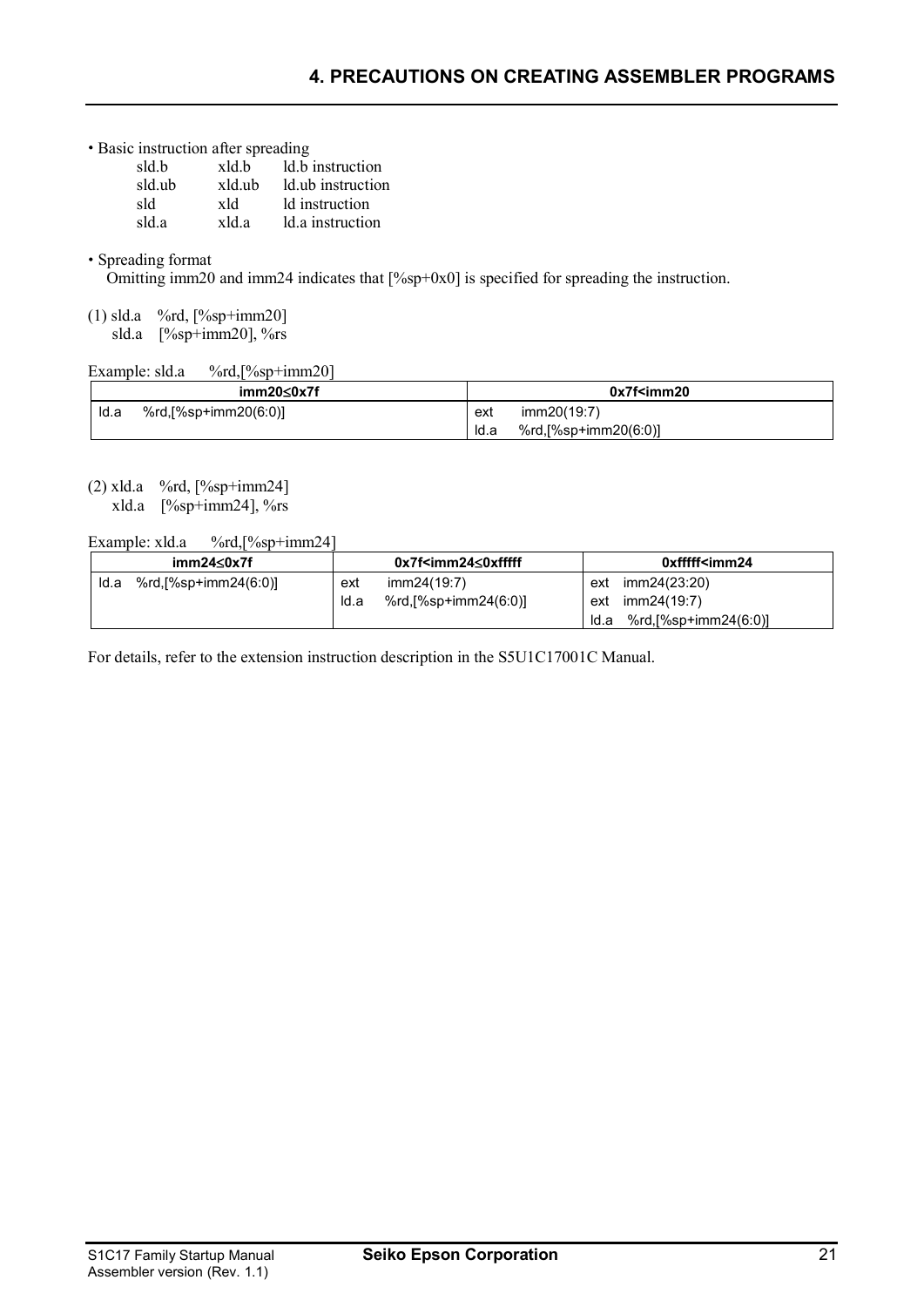## <span id="page-25-0"></span>**4.3 Memory Models**

Tool start command options and linked libraries can be switched according to the CPU type and memory space size used for the application system you will develop. We recommend you therefore select an appropriate memory model.

The memory model should be configured when creating a new project. It can be changed in the later stages.

There are three types of memory models: REGULAR, MIDDLE and SMALL.

Although the address space increases when the SMALL, MIDDLE and REGULAR memory models are used in this sequence, their coding efficiency is dropped. Select the memory address suitable for your application.

| <b>Memory model</b> | <b>Address size</b> | <b>Address space</b> |
|---------------------|---------------------|----------------------|
| <b>REGULAR</b>      | 24 bits             | 16M bytes            |
| <b>MIDDLE</b>       | 20 bits             | 1M bytes             |
| <b>SMALL</b>        | 16 bits             | 64K bytes            |

### Table 4.2 Memory Models and Address Size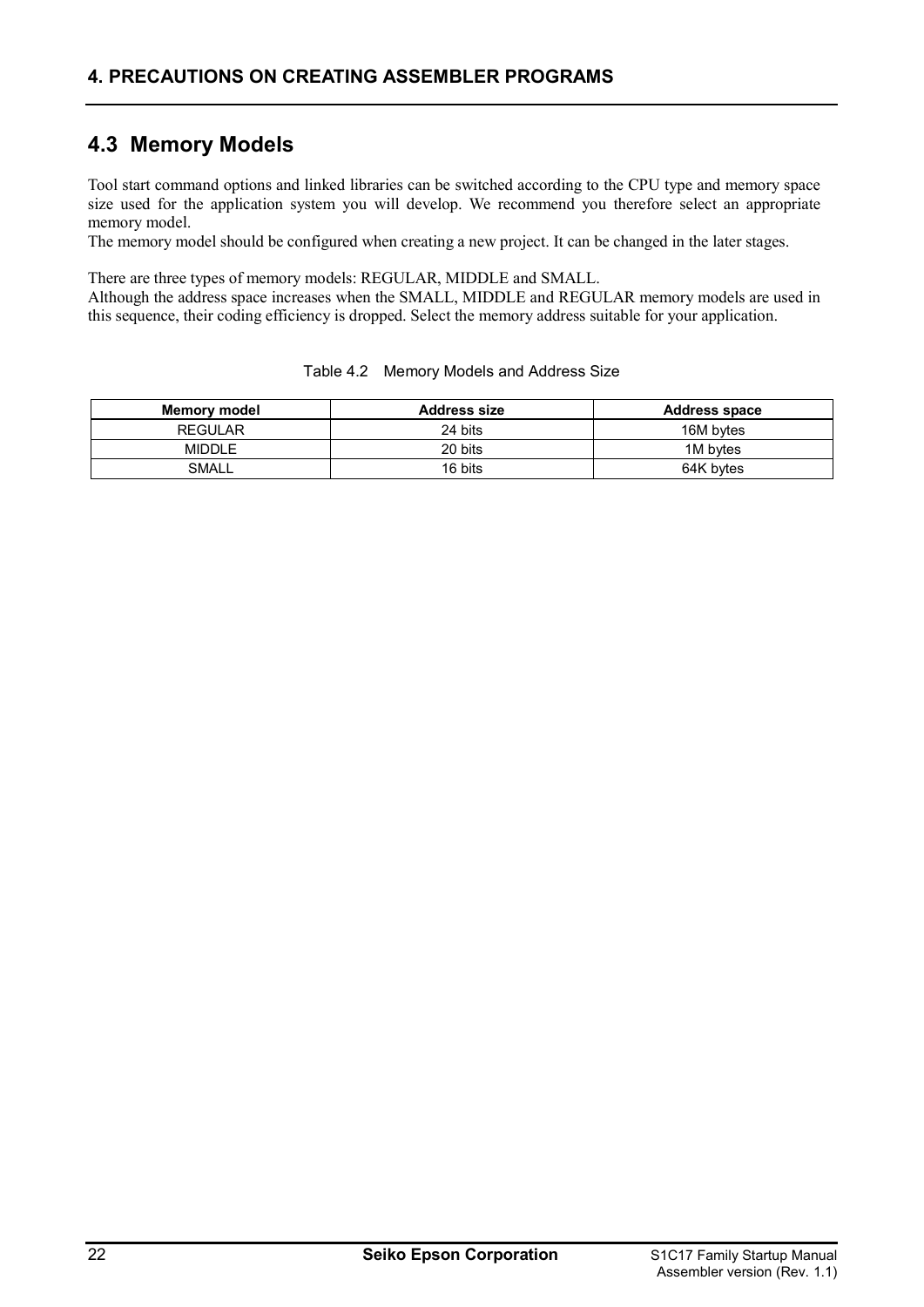## <span id="page-26-0"></span>**REVISION HISTORY**

|                |            |               |                      | Attachment-1                                                       |
|----------------|------------|---------------|----------------------|--------------------------------------------------------------------|
| Rev. No.       | Date       | Page          | Category             | <b>Contents</b>                                                    |
| <b>Rev 1.0</b> | 2008/09/16 | All           | <b>New</b>           | New establishment                                                  |
| <b>Rev 1.1</b> | 2017/12/13 | <b>P11.12</b> | Error<br>Icorrection | The ipeg instructions in Lists 2.4 and 2.5 were corrected to ireg. |